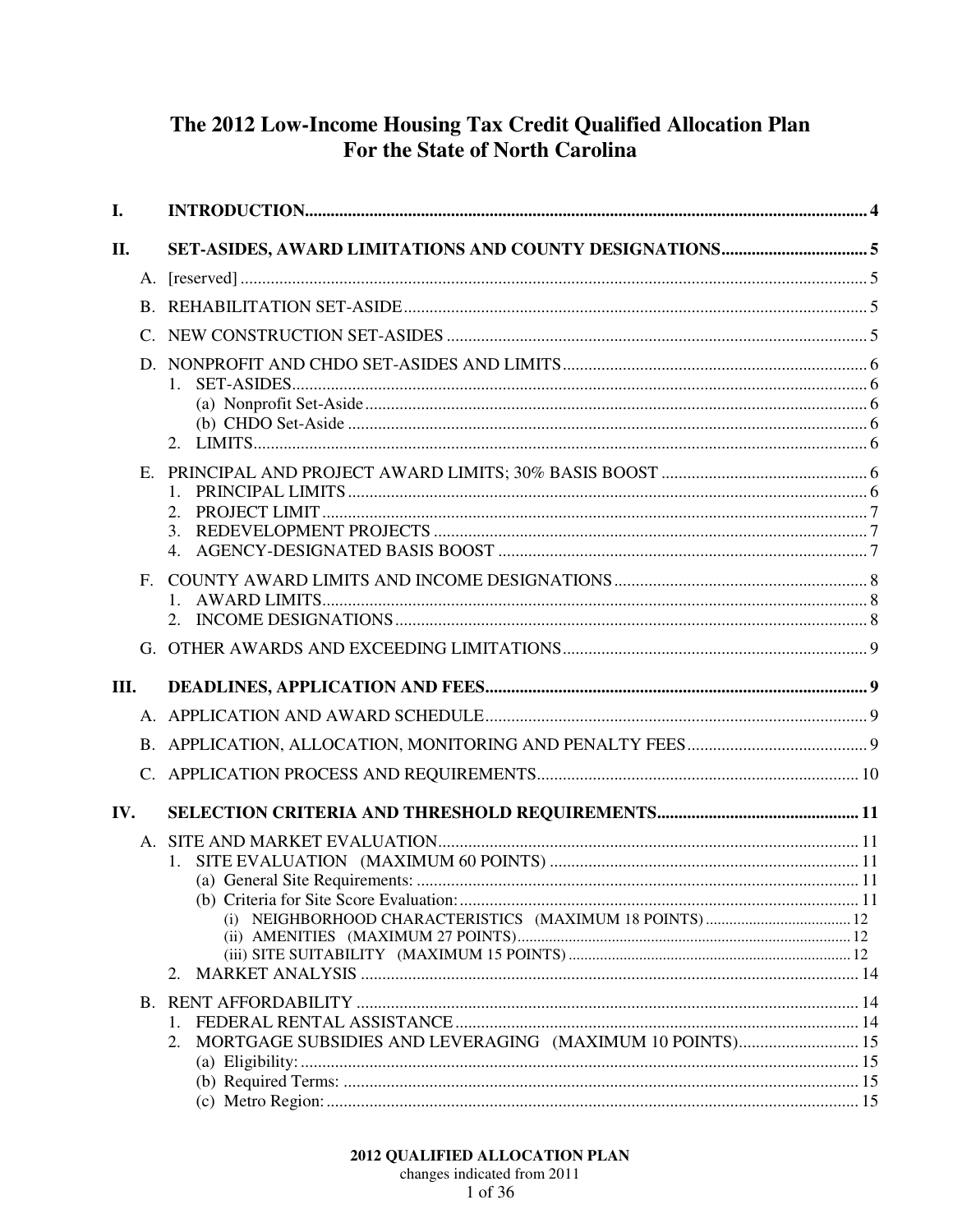|             | $C_{\cdot}$  |                                                              |           |
|-------------|--------------|--------------------------------------------------------------|-----------|
|             |              | 1. MAXIMUM PROJECT DEVELOPMENT COSTS (NEGATIVE 20 POINTS) 17 |           |
|             |              |                                                              |           |
|             |              |                                                              |           |
|             |              |                                                              |           |
|             |              |                                                              |           |
|             |              |                                                              |           |
|             | $E_{\rm{r}}$ |                                                              |           |
|             | $F_{\cdot}$  |                                                              |           |
|             |              | 1.                                                           |           |
|             |              | 2.                                                           |           |
|             |              | 3.                                                           |           |
|             |              | 4.                                                           |           |
|             |              | 5.                                                           |           |
|             |              | 6.                                                           |           |
|             |              |                                                              |           |
|             |              |                                                              |           |
|             |              | 2.                                                           |           |
|             |              |                                                              |           |
|             |              |                                                              |           |
|             |              |                                                              |           |
|             |              |                                                              |           |
|             |              |                                                              |           |
|             |              |                                                              |           |
|             |              |                                                              |           |
| $V_{\star}$ |              |                                                              |           |
|             |              |                                                              |           |
|             |              |                                                              |           |
|             |              |                                                              |           |
| VI.         |              | <b>GENERAL REOUIREMENTS.</b>                                 | <b>26</b> |
|             |              |                                                              |           |
|             |              | $1_{-}$                                                      |           |
|             |              | 2.                                                           |           |
|             |              | 3.                                                           |           |
|             |              | 4.                                                           |           |
|             |              | 5.                                                           |           |
|             |              | 6.                                                           |           |
|             |              |                                                              |           |
|             |              |                                                              |           |
|             |              |                                                              |           |
|             |              |                                                              |           |
|             |              | 2.                                                           |           |
|             |              | 3.                                                           |           |
|             |              |                                                              |           |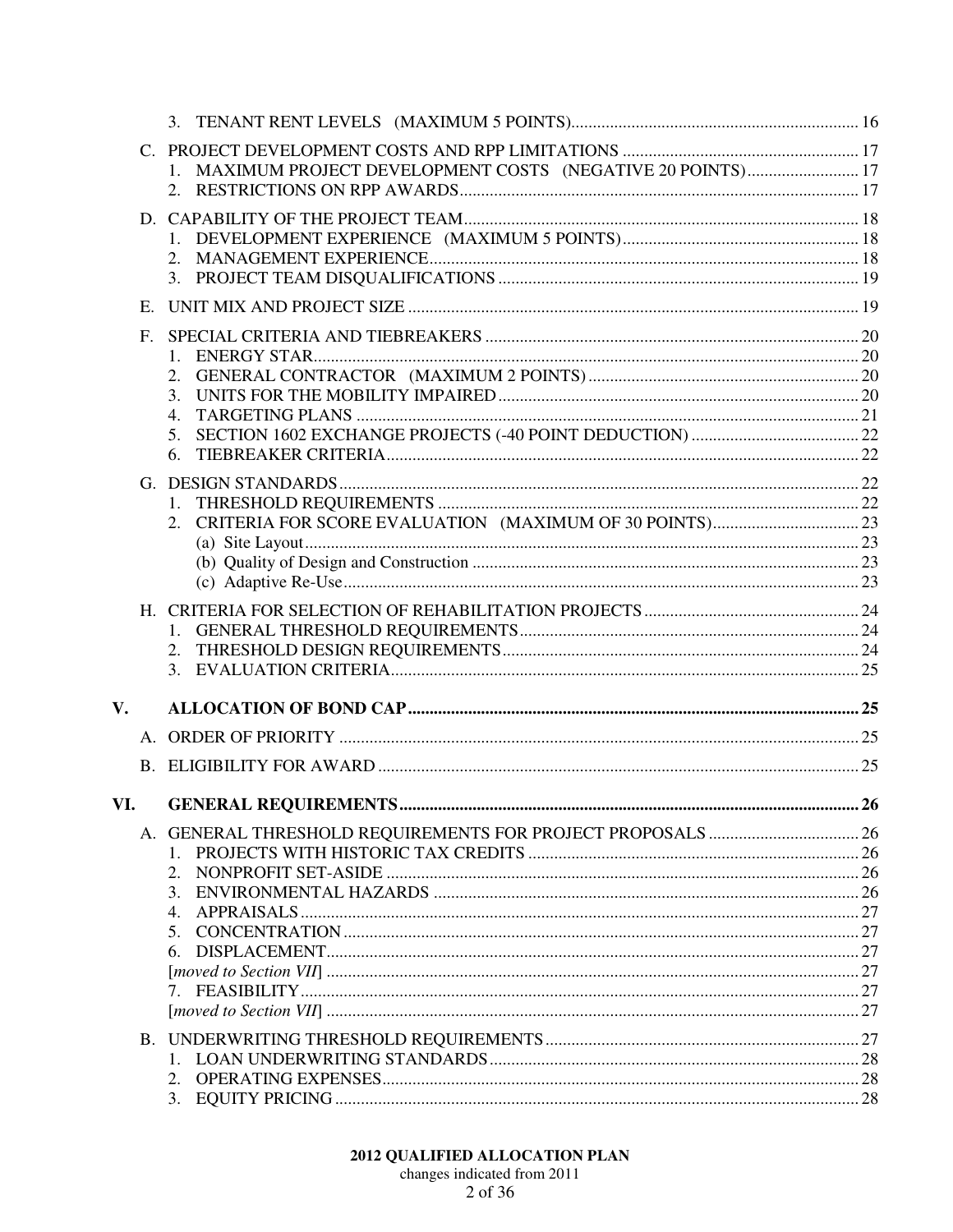|       | $\overline{4}$ |  |
|-------|----------------|--|
|       | $\mathcal{F}$  |  |
|       | 6              |  |
|       |                |  |
|       | 8              |  |
|       | 9              |  |
|       |                |  |
|       |                |  |
|       |                |  |
|       |                |  |
|       |                |  |
| VII.  |                |  |
|       |                |  |
| R.    |                |  |
|       |                |  |
| VIII. |                |  |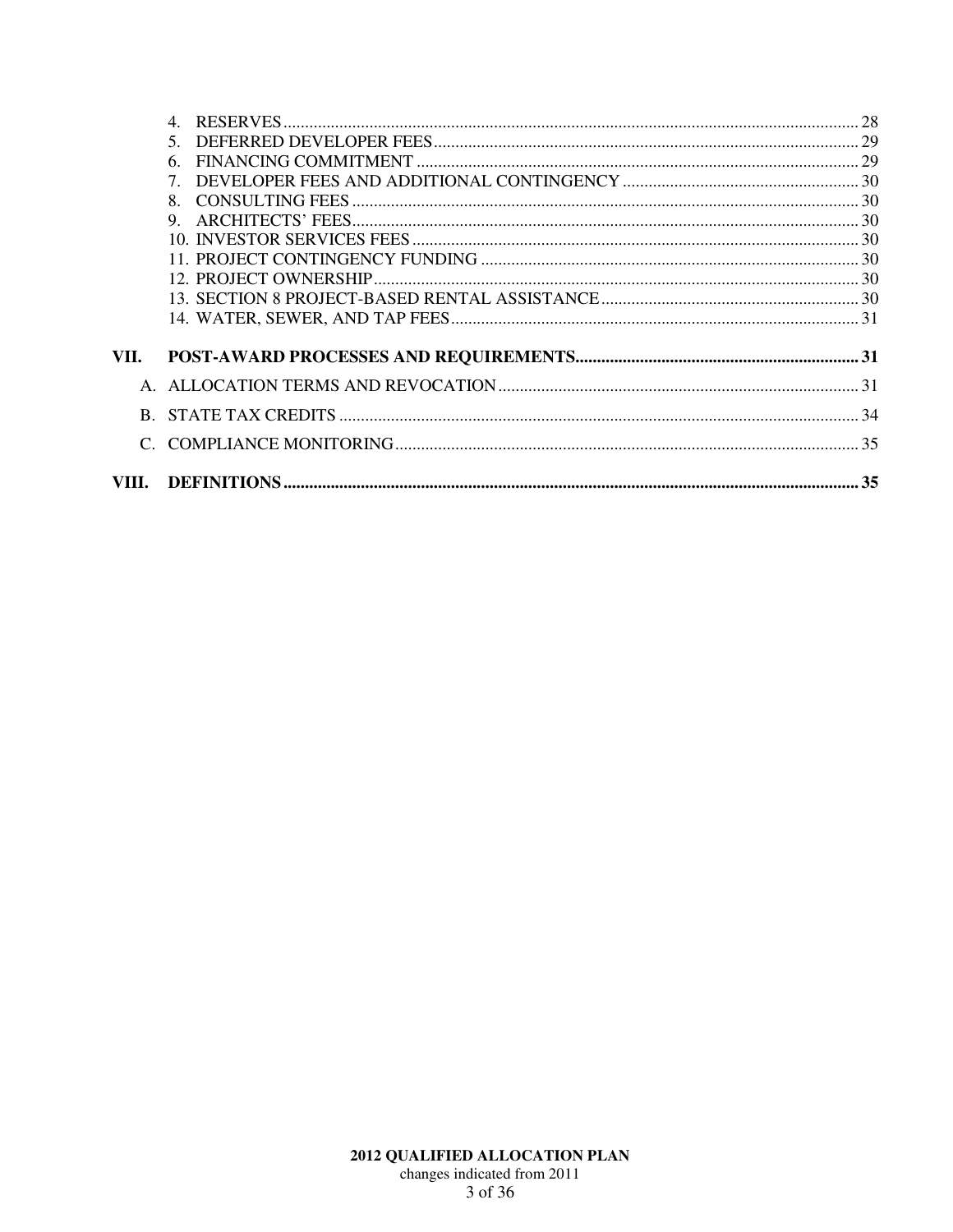# **I. INTRODUCTION**

The 2012 Qualified Allocation Plan (the Plan) has been developed by the North Carolina Housing Finance Agency (the Agency) as administrative agent for the North Carolina Federal Tax Reform Allocation Committee (the Committee) in compliance with Section 42 of the Internal Revenue Code of 1986, as amended (the Code). For purposes of the Plan, the term "Agency" shall mean the Agency acting on behalf of the Committee, unless otherwise provided.

The Plan was reviewed in one public hearing and met the other legal requirements prior to final adoption by the Committee. The staff of the Agency was present at the hearing to take comments and answer questions.

The Agency will only allocate low-income housing tax credits in compliance with the Plan. The Code requires that the Plan contain certain elements. These elements, and others added by the Committee, are listed below.

- A. Selection criteria to be used in determining the allocation of federal low-income housing tax credits:
	- 1. Project location and site suitability.
	- 2. Market demand and local housing needs.
	- 3. Serving the lowest income tenants.
	- 4. Serving qualified tenants for the longest periods.
	- 5. Design and quality of construction.
	- 6. Financial structure and long-term viability.
	- 7. Use of federal project-based rental assistance.
	- 8. Use of mortgage subsidies.
	- 9. Experience of development team and management agent(s).
	- 10. Serving persons with disabilities and the homeless.
	- 11. Willingness to solicit referrals from public housing waiting lists.
	- 12. Tenant populations of individuals with children.
	- 13. Projects intended for eventual tenant ownership.
	- 14. Projects that are part of a Ccommunity redevelopment effortRevitalization Plan.
	- 15. Energy efficiency.
	- 16. Historic nature of the buildings.
- B. Threshold, underwriting and process requirements for project applications and tax credit awards.
- C. Description of the Agency's compliance monitoring program, including procedures to notify the Internal Revenue Service of noncompliance with the requirements of the program.

In the process of administering the low-income housing tax credit and Rental Production Program (RPP), the Agency will make decisions and interpretations regarding project applications and the Plan. Unless otherwise stated, the Agency is entitled to the full discretion allowed by law in making all such decisions and interpretations. The Agency reserves the right to amend, modify, or withdraw provisions contained in the Plan that are inconsistent or in conflict with state or federal laws or regulations. In the event of a major:

- natural disaster, or
- disruption in the financial markets, or

• reduction in subsidy resources available, including tax credits and RPP funding,

the Agency may disregard any section of the Plan, including point scoring and evaluation criteria, that interferes with an appropriate response.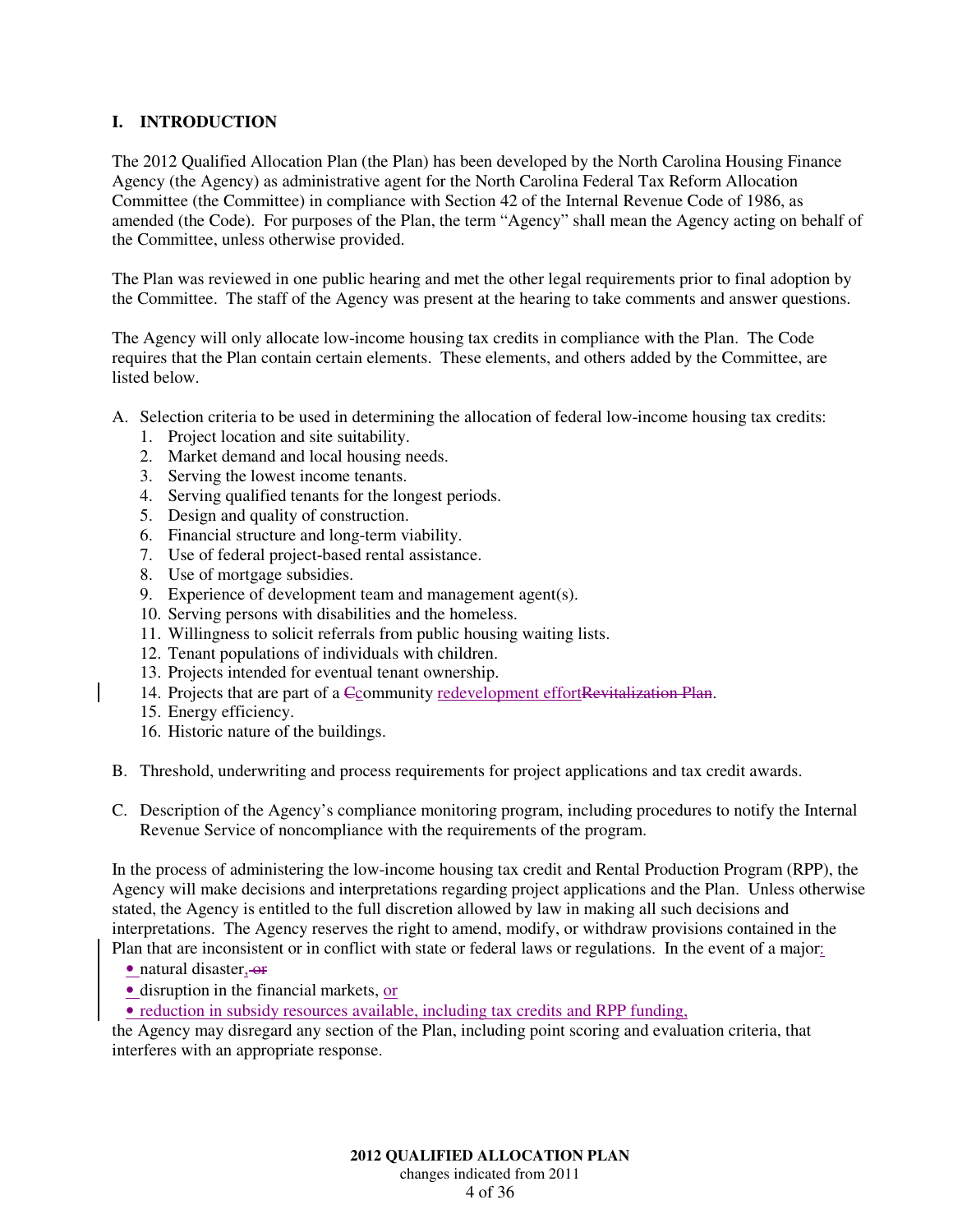# **II. SET-ASIDES, AWARD LIMITATIONS AND COUNTY DESIGNATIONS**

The Agency will determine whether applications are eligible under Section II(B) or II(C). This Section II only applies to 9% tax credit applications. Projects will be counted towards the limitations in the order awarded under the Plan (rehabilitation, higher-scoring new construction applications, and tie-breakers).

#### A. [reserved]

### B. REHABILITATION SET-ASIDE

The Agency will award up to twenty ten percent  $(2010\%)$  of tax credits available after forward commitments to projects proposing rehabilitation of existing housing. In the event eligible requests exceed the amount available, the Agency will determine awards based on the evaluation criteria in Section  $IV(H)(3)$ .

- 1. The following will be considered new construction under Section II(C) below:
	- (a) adaptive reuse projects,
	- (b) entirely vacant residential buildings,
	- (c) proposals to increase and/or substantially re-configure residential units.
- 2. Up to \$750,000 of the rehabilitation set-aside will be awarded to projects identified by the U.S. Department of Agriculture, Rural Development (RD) state office as a priority. The maximum award to any one Principal will be one project. Other projects with RD financing will be considered under the regular rehabilitation set-aside.

#### C. NEW CONSTRUCTION SET-ASIDES

The Agency will award tax credits remaining after awards described above and any under Section  $II(G)(2)$  to other new construction projects, starting with those earning the highest scoring totals within each of the following four geographic set-asides and continuing in descending score order through the last project that can be fully funded. The Agency reserves the right to revise the available credits in each set-aside in order to award the next highest scoring application statewide under Section  $II(G)(1)$ .

| <b>WEST 17%</b> |              | CENTRAL 24%     |               | METRO 36%       | <b>EAST 23%</b>  |             |
|-----------------|--------------|-----------------|---------------|-----------------|------------------|-------------|
| Alexander       | Jackson      | Alamance        | Montgomery    | <b>Buncombe</b> | Beaufort         | Johnston    |
| Alleghany       | Lincoln      | Anson           | Moore         | Cumberland      | <b>Bertie</b>    | Jones       |
| Ashe            | Macon        | Cabarrus        | Orange        | Durham          | <b>Bladen</b>    | Lenoir      |
| Avery           | Madison      | Caswell         | Person        | Forsyth         | <b>Brunswick</b> | Martin      |
| Burke           | McDowell     | Chatham         | Randolph      | Guilford        | Camden           | Nash        |
| Caldwell        | Mitchell     | Davidson        | Richmond      | Mecklenburg     | Carteret         | New Hanover |
| Catawba         | Polk         | Davie           | Rockingham    | Wake            | Chowan           | Northampton |
| Cherokee        | Rutherford   | <b>Franklin</b> | Rowan         |                 | Columbus         | Onslow      |
| Clay            | Surry        | Granville       | Scotland      |                 | Craven           | Pamlico     |
| Cleveland       | Swain        | Harnett         | Stanly        |                 | Currituck        | Pasquotank  |
| Gaston          | Transylvania | Hoke            | <b>Stokes</b> |                 | Dare             | Pender      |
| Graham          | Watauga      | <b>Iredell</b>  | Union         |                 | Duplin           | Perquimans  |
| Haywood         | Wilkes       | Lee             | Vance         |                 | Edgecombe        | Pitt        |
| Henderson       | Yadkin       |                 | Warren        |                 | Gates            | Robeson     |
|                 | Yancey       |                 |               |                 | Greene           | Sampson     |
|                 |              |                 |               |                 | Halifax          | Tyrrell     |
|                 |              |                 |               |                 | Hertford         | Washington  |
|                 |              |                 |               |                 | Hyde             | Wayne       |
|                 |              |                 |               |                 |                  | Wilson      |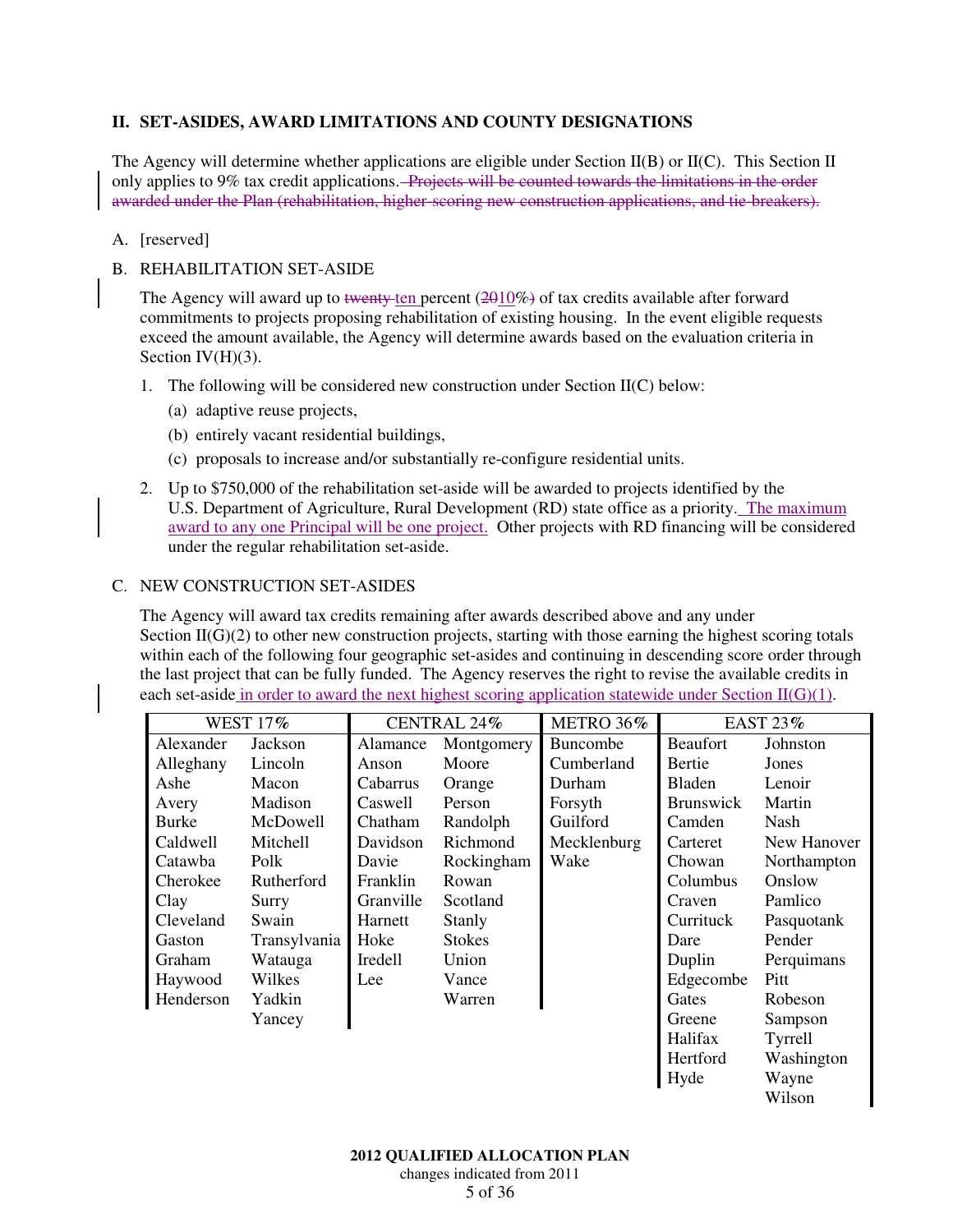# D. NONPROFIT AND CHDO SET-ASIDES AND LIMITS

# 1. SET-ASIDES

If necessary, the Agency will adjust the awards under the Plan to ensure that the overall allocation results in

- ten percent (10%) of the state's federal tax credit ceiling being awarded to projects involving tax exempt organizations (nonprofits) and
- fifteen percent (15%) of the Agency's HOME funds being awarded to projects involving Community Housing Development Organizations certified by the Agency (CHDOs).

Specifically, tax credits that would have been awarded to the lowest ranking project(s) that do(es) not fall into one of these categories will be awarded to the next highest ranking project(s) that do(es) until the overall allocation(s) reach(es) the necessary percentage(s). The Agency may make such adjustment(s) in any set-aside.

1.(a) Nonprofit Set-Aside

In order to qualify as a nonprofit application, the proposed project must either:

- (a) not involve any for-profit Principals or
- $\bullet$  (b) comply with the material participation requirements of the Code, applicable federal regulations and Section VI(A)(2).

# 2.(b) CHDO Set-Aside

In order to qualify as a CHDO application,

- (a) the proposed project must meet the requirements of subsection  $(D)(1)(a)$  above, 24 CFR 92.300(a)(1),
- $\bullet$   $\leftrightarrow$   $\bullet$   $\bullet$   $\bullet$  as of the full application deadline, the applicant, any Principal, or any affiliate must not undertake any choice-limiting activity prior to successful completion of the U.S. Department of Housing and Urban Development (HUD) environmental clearance review, and
- (e) the project and owner must comply with regulations regarding the federal CHDO setaside.

The Agency may determine that the requirements of the federal CHDO set-aside have been or will be met without implementing subsection  $(D)(21)(b)$ .

# 2. LIMITS

No more than twenty percent (20%) of the overall allocation will be awarded to projects where a nonprofit organization (or its qualified corporation) is the applicant under Section III( $C(5)$ . New construction awards will be counted towards this limitation first (in score order, excluding mortgage subsidy), then rehabilitation awards.

# E. PRINCIPAL AND PROJECT AWARD LIMITS; 30% BASIS BOOST

# 1. PRINCIPAL LIMITS

- (a) The maximum awards to any one Principal will be a total of \$1,5800,000 in tax credits, including all set-asides (the ability under Section II(G)(4) to exceed this limit to completely fund a project request no longer applies). New construction awards will be counted towards this limitation first (in score order, excluding mortgage subsidy), then rehabilitation awards.
- (b) The Agency may further limit awards based on unforeseen circumstances.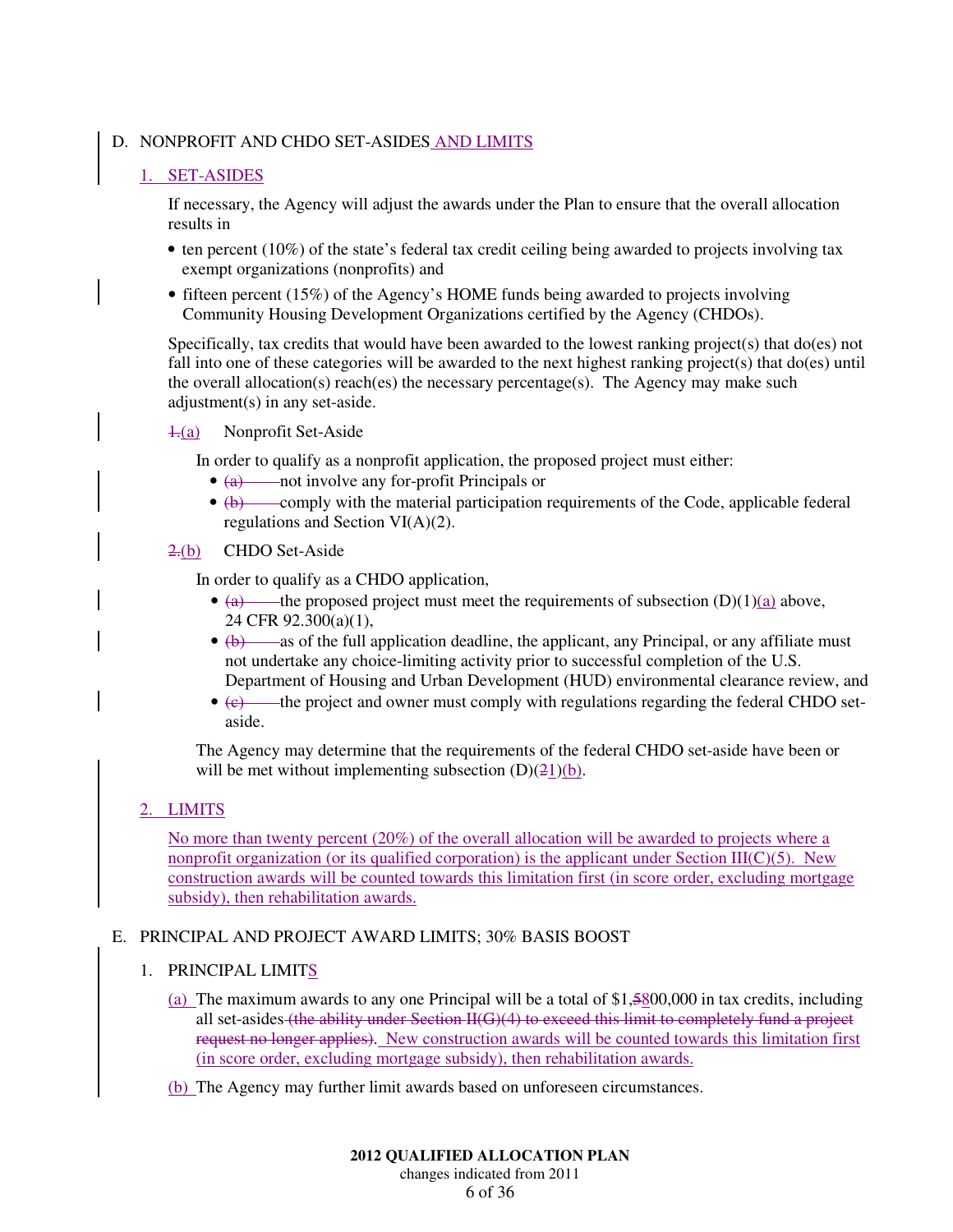(c) For purposes of the maximum allowed in this subsection  $(E)(1)$ , the Agency may determine that a person or entity not included in an application is a Principal for the proposed project. Such determination would include consideration of relationships between the parties in previously awarded projects and other common interests. Standard fee for service contract relationships (such as accountants or attorneys) will not be considered.

# 2. PROJECT LIMIT

The maximum award to any one project will be \$1,000,000<del>1,300,000</del>.

# 3. REDEVELOPMENT PHR AND JV PROJECTS

Public housing redevelopment (PHR) and joint venture (JV) projects:

- (a) The Agency may determine that fifty percent (50%) of the tax credits awarded to a PHR or JV  $\overline{p}$ Redevelopment Projects does not count against some or all of the Principals involved for the purpose of subsection  $(E)(1)$  above. This determination will be based on the Principal's role in the project(s) and overall development capacity. The allowance in this subsection  $(E)(3)(a)$  will apply to a maximum of one (1) project per Principal. In the event a Principal is involved in multiple PHR or JV-Redevelopment pProjects, this exemption will apply to the one with the smallest award of 9% tax credits.
- (b) The following are required to qualify as a Redevelopment Project PHR includes:
	- (i) The site currently contains or contained at least one structure used for commercial, residential, educational, or governmental purposes.
	- (ii) The application proposes adaptive reuse with historic rehabilitation credits and/or new construction.
	- (iii) Any required demolition has been completed or is scheduled for completion in 2012 (not including the project buildings).
	- (iv) A unit of local government initiated the project and has invested community development resources in the Half Mile area within the last ten years.
	- (v) As of the preliminary application deadline, a unit of local government formally adopted a plan to address the deterioration in the Half Mile area and approved one or more of the following for the project:
		- donation of at least one parcel of land,
		- waiver of impact, tap, or related fees normally charged, or
		- commitment to lend/grant at least \$75,000 of its housing development funds.

The Agency will require official documentation of each element of local government participation.

(i) buildings to be located on the site of former public housing,

(ii) constructing replacement public housing units, or

(iii) rehabilitation of existing public housing.

(c) JV includes projects that involve nonprofit Principal(s) with limited development experience or capacity and the Project would qualify under Section II(D)(1) (the nonprofit set-aside).

# 4. AGENCY-DESIGNATED BASIS BOOST

The Agency may boost the eligible basis of projects awarded in 2012 by up to fifteen percent (15%) if the deadline for the flat nine percent tax credit rate in Section  $42(b)(2)(A)$  is not extended (excluding projects using the DDA or QCT basis increase).thirty percent (30%) either

# **2012 QUALIFIED ALLOCATION PLAN**

changes indicated from 2011 7 of 36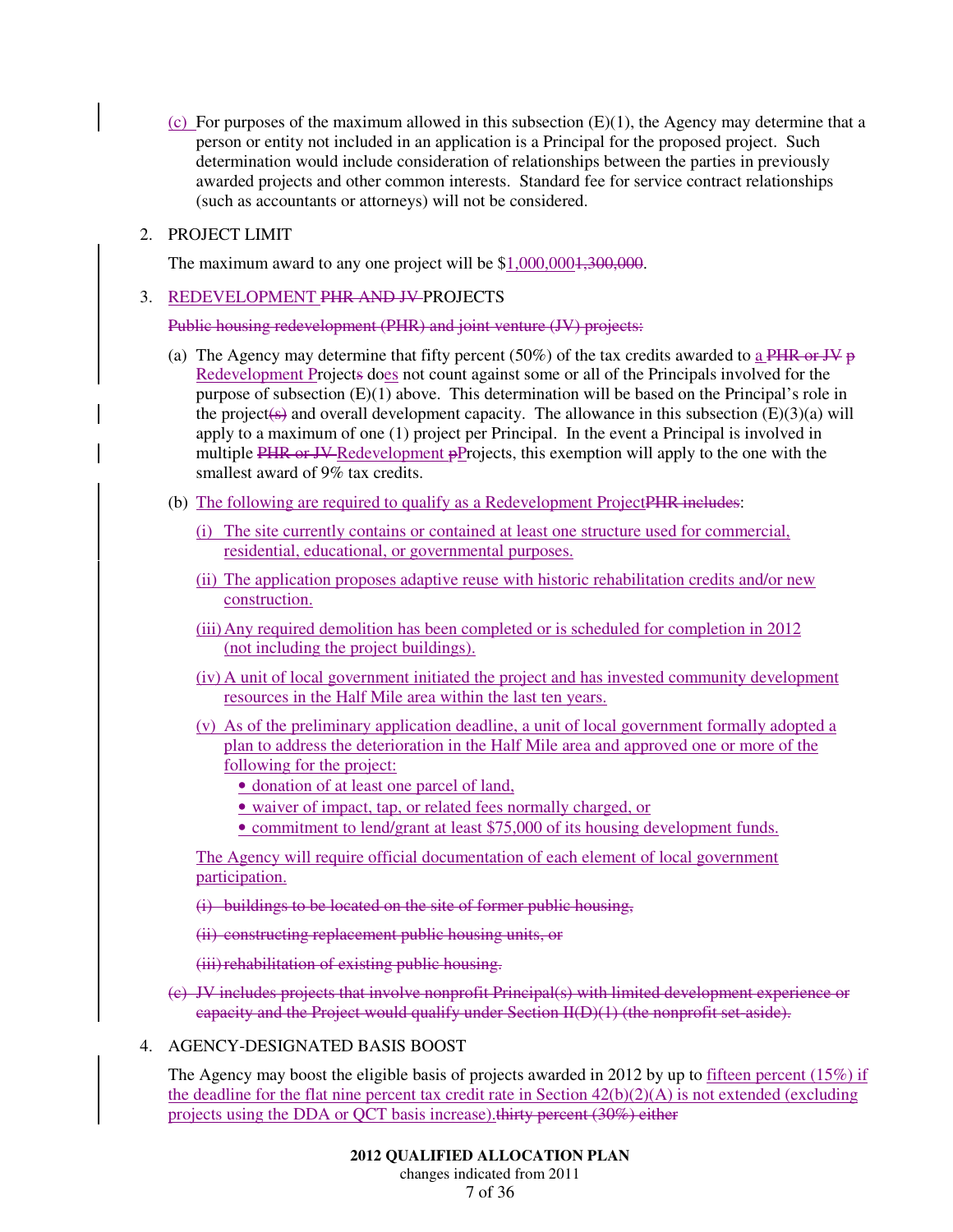for high land costs because of being in a desirable or commercially valuable location, or

to offset a reduction in basis due to utilizing the historic rehabilitation tax credit.

The Agency may order an appraisal during the preliminary application review (costs to be paid by the applicant). Projects with market-rate units are ineligible for an increase under this subsection (E)(4). The Agency will make designations between preliminary and full applications.

### F. COUNTY AWARD LIMITS AND INCOME DESIGNATIONS

#### 1. AWARD LIMITS

(a) No county will be awarded tax credits for new construction exceeding

• \$2,000,000 in the Metro region, and

• \$1,000,000 in the East, Central, and West regions,

unless doing so is necessary to meet another set-aside requirement of this Plan. No county will be awarded more than <u>one two  $(2)$ </u> projects under the rehabilitation set-aside. The Agency may further limit awards based on unforeseen circumstances. The Agency may waive the countybased limits for revitalization efforts characterized by a high degree of committed public subsidies.

(b) The Agency will not accept applications in the following counties: Alexander, Avery, Bladen, Brunswick, Lincoln, Moore, Orange, Pasquotank, Pitt, Randolph, Rockingham, Scotland, Stanly, Transylvania, and WayneAlamance, Beaufort, Caldwell, Cleveland, Columbus, Dare, Henderson, Lee, Lenoir, Richmond, Robeson, Rowan, Vance, and Wilkes.

#### 2. INCOME DESIGNATIONS

Pursuant to N.C.G.S. § 105-129.42(c) the Agency is responsible for designating each county as High, Moderate or Low Income. Five criteria were used for making this determination: (a) county median income; (b) poverty rate; (c) percent of population in rural areas; (d) regional growth patterns; (e) N.C. Department of Commerce tier (one, two or three).

Each county was considered as a whole and evaluated relative to others in the state. Based on this process, the Agency designates counties as follows:

| <b>HIGH</b>     | <b>MODERATE</b>  |               | LOW             |             |              |
|-----------------|------------------|---------------|-----------------|-------------|--------------|
| Alamance        | Alexander        | Lincoln       | Alleghany       | Graham      | Pasquotank   |
| <b>Buncombe</b> | <b>Brunswick</b> | Moore         | Anson           | Greene      | Pender       |
| Cabarrus        | Burke            | Nash          | Ashe            | Halifax     | Perquimans   |
| Catawba         | Carteret         | Onslow        | Avery           | Hertford    | Richmond     |
| Chatham         | Cleveland        | Person        | <b>Beaufort</b> | Hoke        | Robeson      |
| Durham          | Craven           | Pitt          | <b>Bertie</b>   | Hyde        | Rutherford   |
| Forsyth         | Cumberland       | Polk          | <b>Bladen</b>   | Jackson     | Sampson      |
| Gaston          | Dare             | Randolph      | Caldwell        | Jones       | Scotland     |
| <b>Guilford</b> | Davidson         | Rockingham    | Camden          | Lenoir      | Surry        |
| Iredell         | Davie            | Rowan         | Caswell         | Macon       | Swain        |
| Johnston        | Franklin         | Stanly        | Cherokee        | Madison     | Transylvania |
| Mecklenburg     | Granville        | <b>Stokes</b> | Chowan          | Martin      | Tyrrell      |
| New Hanover     | Harnett          | Watauga       | Clay            | McDowell    | Vance        |
| Orange          | Haywood          | Wayne         | Columbus        | Mitchell    | Warren       |
| Union           | Henderson        | Wilson        | Currituck       | Montgomery  | Washington   |
| Wake            | Lee              | Yadkin        | Duplin          | Northampton | Wilkes       |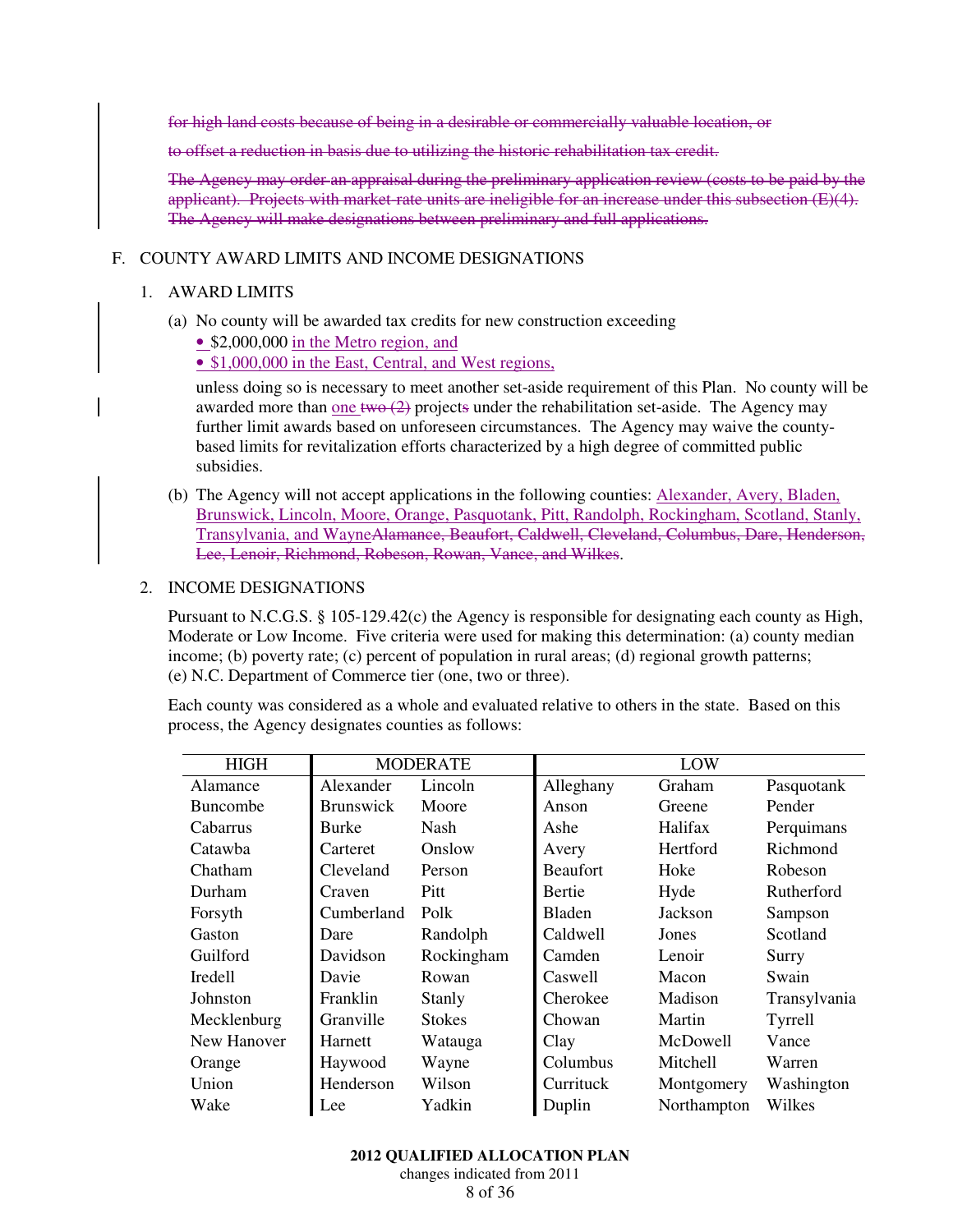| Edgecombe | Pamlico | Yancey |
|-----------|---------|--------|
| Gates     |         |        |

### G. OTHER AWARDS AND EXCEEDING LIMITATIONS

- 1. The Agency may award tax credits remaining from the four geographic set-asides to the next highest scoring (excluding mortgage subsidy) eligible new construction application(s) statewide and/or one or more eligible rehabilitation applications. The Agency may also carry forward any amount of tax credits to the next year.
- 2. The Agency may award 2012 tax credits outside of the normal process to projects that: a) allow the Agency to comply with HUD regulations regarding timely commitment of funds, b) prevent the loss of state or federal investment, c) provide housing for underserved populations or d) are part of a settlement agreement of legal action brought against a local government. The total amount of such awards(s) shall not exceed \$1,000,000.
- 3. The Agency may also make a forward commitment of the next year's tax credits in an amount necessary to fully fund project(s) with a partial award or to any project application that was submitted in a prior year if such application meets all the minimum requirements of the Plan. In the event that credits are returned or the state receives credits from the national pool, the Agency may elect to carry such credits forward, make an award to any project application (subject only to the nonprofit set aside), or a combination of both.
- 4. The Agency may exceed the limitations on awards contained in Sections  $II(B)$ ,  $II(F)(1)$  and this Section II(G) in order to completely fund a project request.

# **III. DEADLINES, APPLICATION AND FEES**

#### A. APPLICATION AND AWARD SCHEDULE

The following schedule will apply to the 2012 application process for 9% tax credits and the first round of bond volume and 4% tax credits. The Agency will announce the application schedule for a second round of bond volume and 4% tax credits at a later time.

- January 134 Deadline for submission of preliminary applications (12:00 noon)
- March 57 Market analysts will mail studies to the Agency and applicants
- March 168 Notification of final site scores and qualification for Agency designated increase in eligible basis
- March  $268$  Deadline for market-related project revisions
- April 24 Deadline for the Agency and applicant to receive a hard copy of the revised market study, if applicable
- May 113 Deadline for full applications (12:00 noon)
- August Notification of tax credit awards

The Agency reserves the right to change the schedule to accommodate weather events or other unforeseen circumstancesas necessary.

- B. APPLICATION, ALLOCATION, MONITORING AND PENALTY FEES
	- 1. All applicants are required to pay a nonrefundable fee of \$5,52000 at the submission of the preliminary application. This fee covers the cost of the market study or physical needs assessment and a \$1,22000 preliminary application processing fee (which will be assessed for every electronic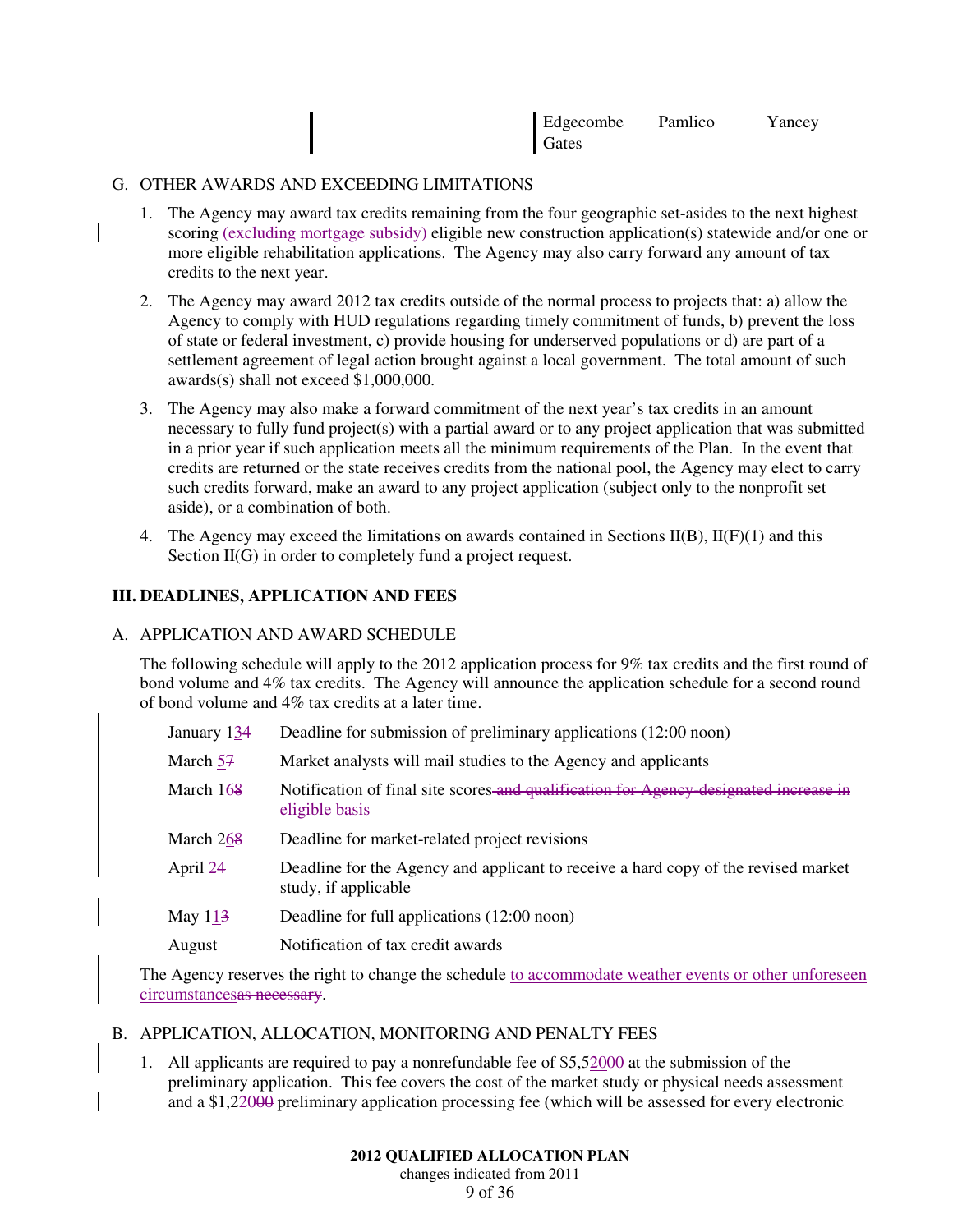application submitted). The Agency may charge additional fee(s) to cover the cost of direct contracting with other providers (such as appraisers).

- 2. All applicants are required to pay a nonrefundable processing fee of \$1, 22000 upon submission of the full application.
- 3. Entities receiving tax credit awards, including those involving tax exempt bond volume, are required to pay a nonrefundable allocation fee equal to  $0.686\%$  of the project's total qualified basis.
- 4. The allocation fee will be due at the time of either the carryover allocation or bond volume award. Failure to return the required documentation and fee by the date specified may result in cancellation of the allocation. The Agency may assess other fees for additional monitoring responsibilities.
- 5. Owners must pay a monitoring fee of \$76040 per unit (includes all units, qualified, unrestricted and employee) prior to issuance of the project's IRS Form 8609.
- 6. If expenses for legal services are incurred by the Committee or Agency to correct mistakes of the Owner which jeopardize use of the tax credits, such legal costs will be paid by the Owner in the amount charged to the Agency or the Committee.
- 7. The Agency may assess applicants or owners a fee of up to \$2,000 for each instance of failure to comply with a written requirement, whether or not such requirement is in the Plan. The Agency will not process applications or other documentation relating to any Principal who has an outstanding balance of fees owed; such a delay in processing may result in disqualification of application(s).
- 8. The Agency will assess \$1,500 for closing a state tax credit loan and \$2,000 for an RPP closing.

# C. APPLICATION PROCESS AND REQUIREMENTS

- 1. The Agency may require applicants to submit any information, letter, or representation relating to Plan requirements or point scoring as part of the application process. Unless otherwise noted, the Agency may elect to not consider information submitted after the relevant deadline.
- 2. Any failure to comply with an Agency request under subsection  $(C)(1)$  above or any misrepresentation, false information or omission in any application document may result in disqualification of that application and any other involving the same owner(s), Principal(s), consultant(s) and/or application preparer(s). Any misrepresentation, false information or omission in the application document may also result in a revocation of a tax credit allocation.
- 3. The Agency may elect to treat applications involving more than one site, population type (family/elderly) or activity (new/rehabilitation) as separate for purposes of the Agency's application process. Each application would require a separate initial application fee. The Agency may allow such applications to be considered as one for the full application underwriting if all sites are secured by one permanent mortgage and are not intended for separation and sale after the tax credit allocation.
- 4. The Agency will notify the appropriate unit of government about the project after submission of the full application. The Agency reserves the right to reject applications opposed in writing by the chief elected official (supported by the council or board), but is not obligated to do so.
- 5. For each application one individual or validly existing entity must be identified as the applicant and execute the preliminary and full applications. An entity may be one of the following:
	- (a) corporation, including nonprofits,
	- (b) limited partnership, or
	- (c) limited liability company.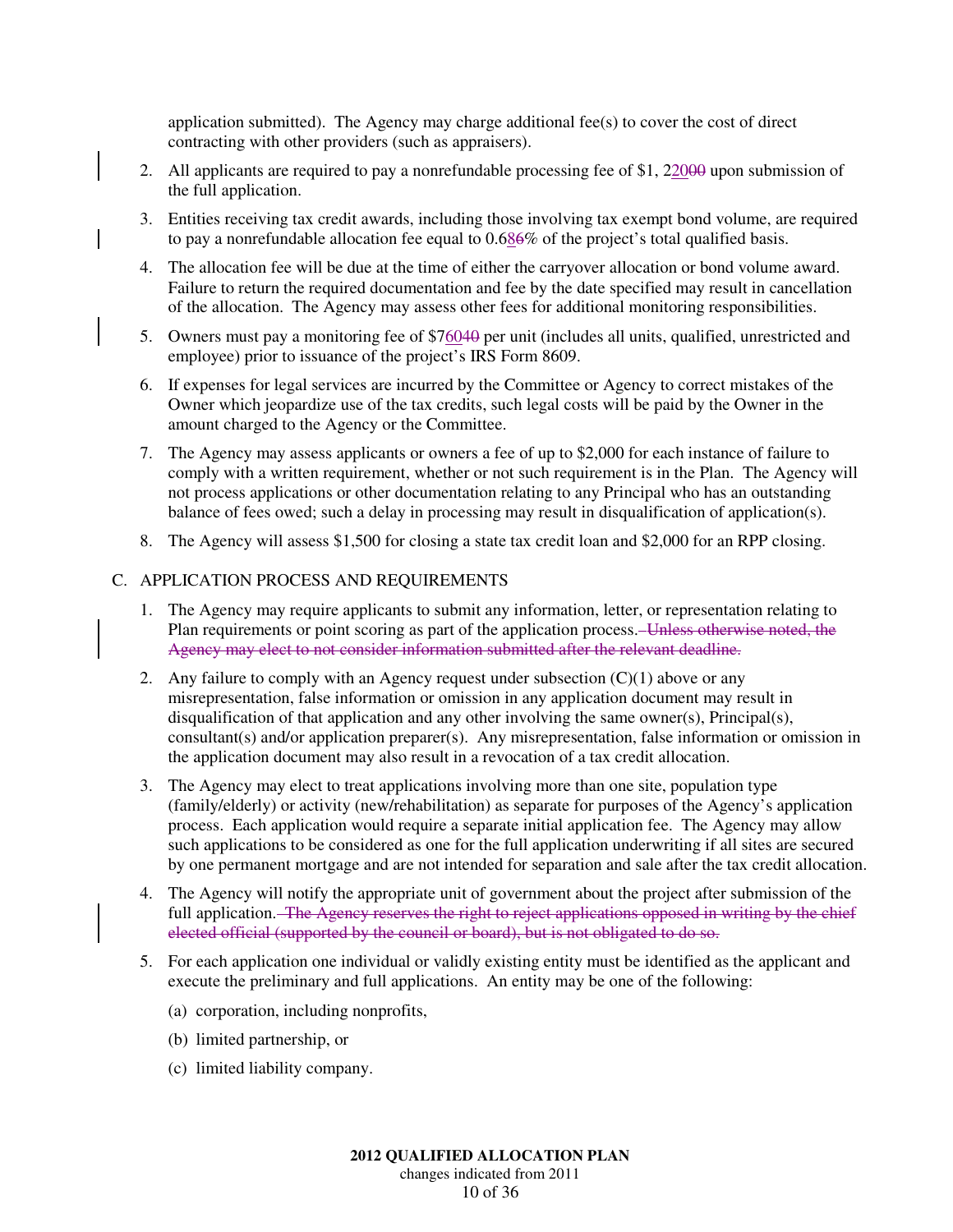Only the identified applicant will have the ability to make decisions with regard to that application and be considered under Section  $\text{IV}(D)(1)$ . The applicant may enter into joint venture or other agreements but the Agency will not be responsible for evaluating those documents to determine the relative rights of the parties. If the application receives an award the applicant must become a managing member or general partner of the ownership entity.

# **IV. SELECTION CRITERIA AND THRESHOLD REQUIREMENTS**

New construction aApplications must meet all applicable threshold requirements and receive 110 points to be considered for award and funding. Rehabilitation applications will not receive point scores but instead will be evaluated using the criteria listed in Section IV(H)(3) (thus all references to receipt of points only apply to new construction projects). All threshold requirements also apply to rehabilitation projects unless otherwise noted. Scoring and threshold determinations made in prior years are not binding on the Agency for the 2012 cycle. Penalties and limitations for market-rate units will not apply for applications with a commitment for a grant or no-payment financing equal to at least the amount of foregone federal tax credit equity and state tax credits.

# A. SITE AND MARKET EVALUATION

The Agency will not accept a full application where the preliminary application does not meet all site and market threshold requirements.

# 1. SITE EVALUATION (MAXIMUM  $1000$  POINTS)

- (a) General Site Requirements:
	- (i) Sites must be sized to accommodate the number and type of units proposed. The applicant or a Principal must have site control by the preliminary application deadline, which may be evidenced by an option, contract or deed. The documentation of site control must include a plot plan.
	- (ii) Required zoning must be in place by the full application submission date, including special/conditional use permits, and any other discretionary land use approval required (includes all legislative or quasi-judicial decisions). The Agency may grant an extension of this deadline if:

requested by the applicant in advance of the full application due date, and

all approval(s) are scheduled to be considered for final approval no later than thirty (30) days from the full application date.

In evaluating extension requests, the Agency will consider whether the applicant complied with the jurisdiction's deadlines and other requirements in a timely manner. The Agency will assess a \$250 fee for requests submitted within ten (10) calendar days of the full application deadline.

- (iii) Utilities (water, sewer and electricity) must be available with adequate capacity to serve the site. Sites should be accessed directly by existing paved, publicly maintained roads. If not, it will be the owner's responsibility to extend utilities and roads to the site. In such cases, the applicant must explain and budget for such plans at the preliminary application stage and document the right to perform such work.
- (b) Criteria for Site Score Evaluation:

Site scores will be based on the following factors. Each will also serve as a threshold requirement; the Agency may remove an application from consideration if the site is sufficiently inadequate in one of the categories. Evaluation of sites will involve a relative comparison with other applications in the same geographic set-aside. The Agency will consider revitalization plans and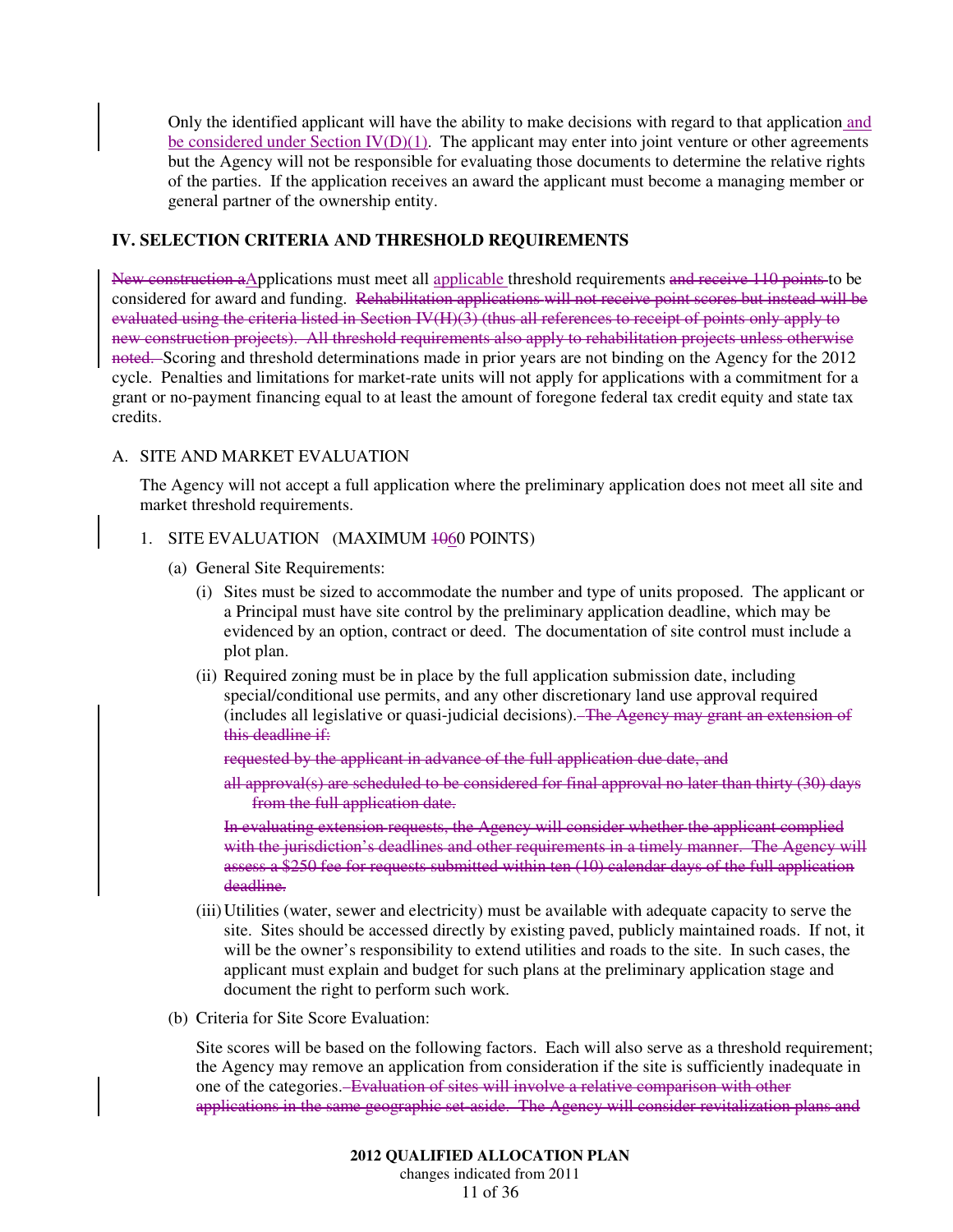other proposed development based on certainty, extent and timing. The score for a particular category will reflect the project's tenant type (family/elderly/supportive housing).

# (i) NEIGHBORHOOD CHARACTERISTICS (MAXIMUM 18 POINTS)

- Good: 18 points if structures within a Half Mile are well maintained or the site qualifies as a Redevelopment Project (see Section  $II(E)(3)(b)$ )
- Fair: 9 points if structures within a Half Mile are not well maintained and there are visible signs of deterioration
- Poor: 0 points if structures within a Half Mile are Blighted or have physical security modifications (e.g. barbed wire fencing or bars on windows)

Half Mile: The half mile radius from the approximate center of the site (does not apply to Amenities below).

Blighted: A structure that is abandoned, deteriorated substantially beyond normal wear and tear, a public nuisance, or appears to violate minimum health and safety standards.

# (ii) AMENITIES (MAXIMUM 27 POINTS)

Points will be determined according to the matrix below. The amenity must be open for business as of the preliminary application date to be considered.

|                                             | driving distance in miles                |  |  |  |  |
|---------------------------------------------|------------------------------------------|--|--|--|--|
| -----------------------<br>---------------- | <b><i><u>ARABASAN MARTIN DI </u></i></b> |  |  |  |  |
|                                             | .<br>----------------                    |  |  |  |  |
|                                             |                                          |  |  |  |  |

For example, an application will receive 7 points if the driving distance between the site and either Shopping or a pharmacy is greater than 0.5 miles but not more than 1 mile.

The driving distance will be the mileage as calculated by Google Maps. The measurement will be from:

• the point closest to the site entrance to

• the point closest to the amenity entrance.

Driveways, access easements, and other distances in excess of 500 feet between the nearest residential building of the proposed project and road shown on Google Maps will be included in the driving distance. For scattered site projects, the measurement will be from the location with the longest driving distance(s).

#### The following establishments qualify as a Grocery:

|                                                                                                          | The Fresh Market | Kroger             |             | per Kmart                    |  |  |  |
|----------------------------------------------------------------------------------------------------------|------------------|--------------------|-------------|------------------------------|--|--|--|
|                                                                                                          | Harris Teeter    |                    | Lowes Foods | Super Target                 |  |  |  |
|                                                                                                          |                  |                    |             | Trader Joe's                 |  |  |  |
| Compare Foods Ingle's Market                                                                             |                  |                    |             | <b>Wal-Mart Super Center</b> |  |  |  |
| <b>Earth Fare</b>                                                                                        |                  |                    |             | Whole Foods                  |  |  |  |
| Food Lion                                                                                                |                  |                    |             |                              |  |  |  |
| The following establishments qualify as Shopping:                                                        |                  |                    |             |                              |  |  |  |
| Big Lot's                                                                                                | Dollar Tree      | <b>K</b> mart      | Target      |                              |  |  |  |
| Dollar General Family Dollar                                                                             |                  | Roses <sup>?</sup> |             |                              |  |  |  |
| $\alpha$ ier $\alpha$ i iige a dat jerv $\ell$ - $\alpha$ (a a vin (ii) $\ell$ + $\epsilon$ -do in ights |                  |                    |             |                              |  |  |  |

(iii) SITE SUITABILITY (MAXIMUM 15 POINTS)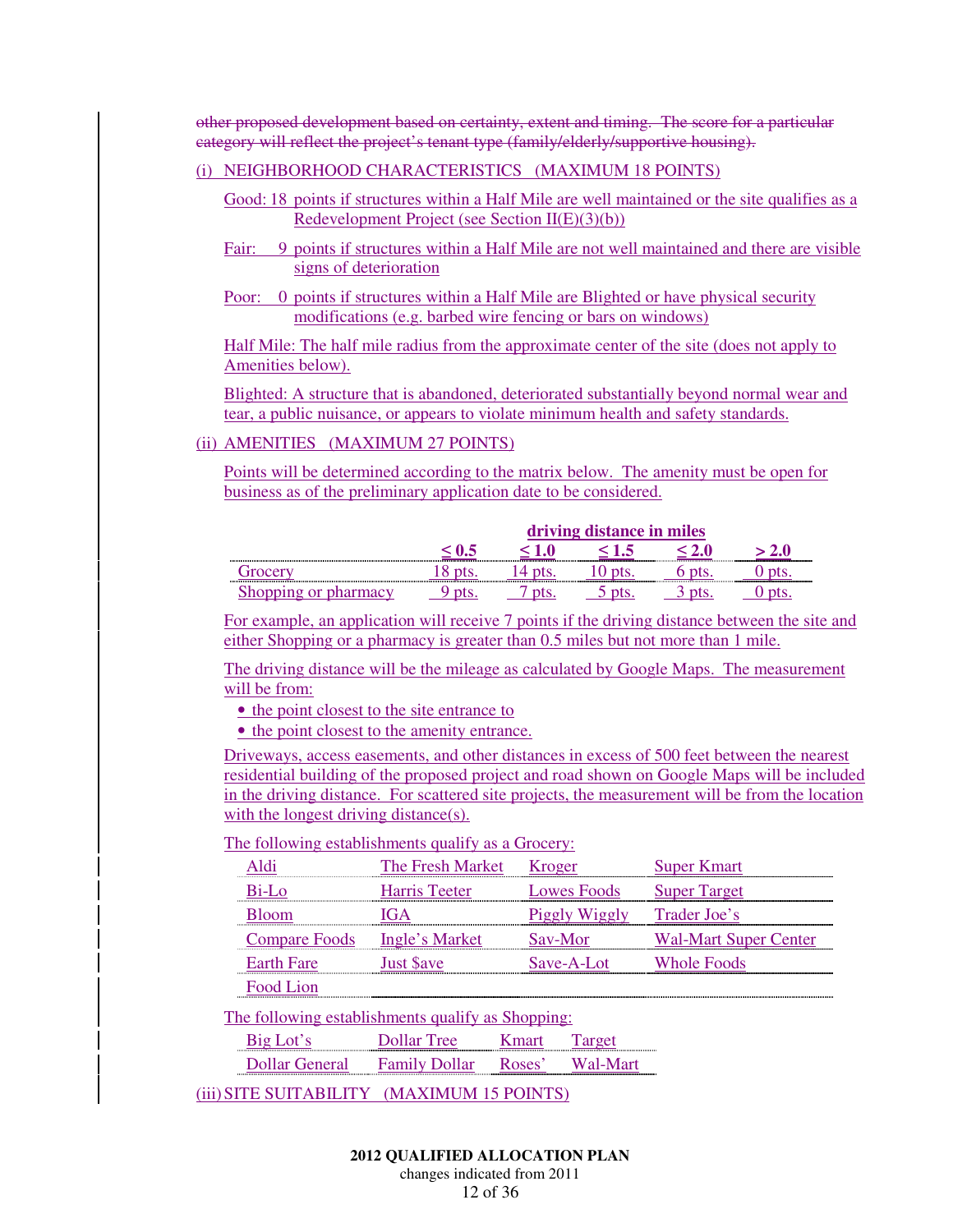- 6 points if there is no Incompatible Use, which includes the following activities, conditions, or uses within the distance ranges specified:
	- Half Mile
		- airports
		- chemical or hazardous materials storage/disposal
		- industrial or agricultural activities with environmental concerns (such as odors or pollution)
		- commercial junk or salvage yards
		- landfills currently in operation
		- sources of excessive noise
		- wastewater treatment facilities
	- A parcel or right of way within 500 feet containing any of the following:
		- adult entertainment establishment
		- electrical utility substation, whether active or not
		- distribution facility
		- factory or similar operation
		- frequently used railroad tracks
		- high traffic corridor
		- jail or prison
		- large swamp
		- power transmission lines and tower
- 3 points if there are no negative features, design challenges, physical barriers, or other unusual and problematic circumstances that would impede project construction or adversely affect future tenants, including but not limited to: power transmission lines and towers, flood hazards, steep slopes, large boulders, ravines, year-round streams, wetlands, and other similar features (for adaptive reuse projects: suitability for residential use and difficulties posed by the building(s), such as limited parking, environmental problems or the need for excessive demolition)
- 3 points if the project would be visible to potential tenants using normal travel patterns and is within 500 feet of a building that is currently in use for residential, commercial, educational, or governmental purposes (excluding Blighted structures or Incompatible Uses)
- 3 points if traffic controls allow for safe and convenient access to the site; for example right turn only when exiting the site would not receive points

### (i) NEIGHBORHOOD CHARACTERISTICS (MAXIMUM 40 POINTS)

- Trend and direction of real estate development and area economic health.
- Physical condition of buildings and improvements in the immediate vicinity.
- Concentration of affordable housing, including HUD, Rural Development, and tax credit projects as well as unsubsidized, below-market housing.
- (ii) SURROUNDING LAND USES (MAXIMUM 20 POINTS, POSSIBLE 10 POINT DEDUCTION)
	- Land use pattern is residential in character (single and multifamily housing).
	- Effect of industrial, large-scale institutional or other incompatible uses, including but not limited to: wastewater treatment facilities, high traffic corridors, junkyards, prisons, landfills, large swamps, distribution facilities, frequently used railroad tracks, power transmission lines and towers, factories or similar operations, sources of excessive noise, and sites with environmental concerns (such as odors or pollution).

**2012 QUALIFIED ALLOCATION PLAN**  changes indicated from 2011 13 of 36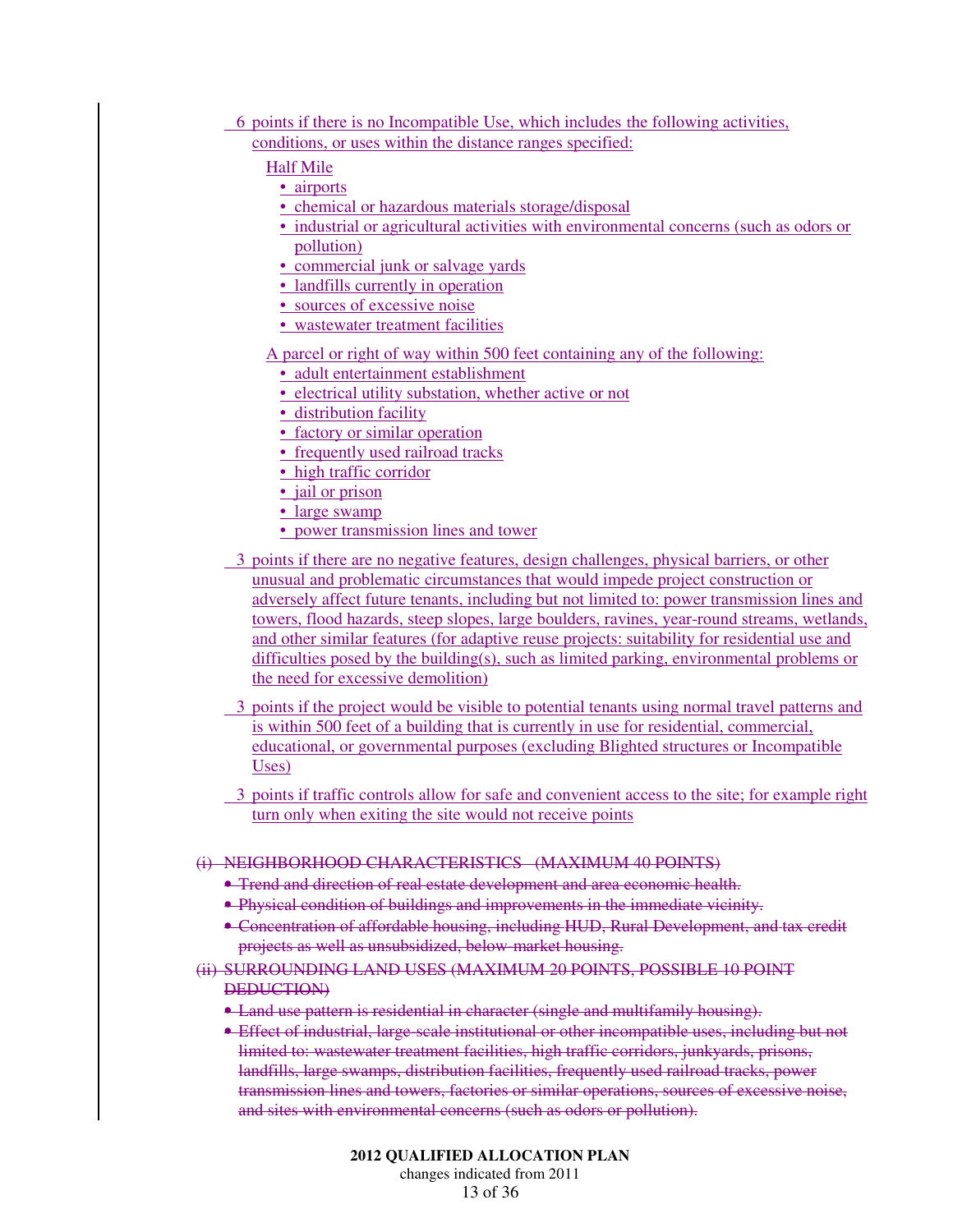- Extent that the location is isolated.
- (iii)AMENITIES (MAXIMUM 40 POINTS)
	- Availability, quality and proximity of the following: grocery store(s); basic shopping / general merchandise; pharmacy; community/senior center; public park or library; access to public transportation; other beneficial services or amenities.
- (iv) SITE SUITABILITY AND BUILDING LOCATION (POSSIBLE 10 POINT DEDUCTION)
	- Adequate traffic safety controls (i.e. stop lights, speed limits, turn lanes, lane width).
	- Degree of negative features, design challenges or physical barriers that will impede project construction or adversely affect future tenants; for example: power transmission lines and towers, flood hazards, steep slopes, large boulders, ravines, year-round streams, wetlands, and other similar features (for adaptive reuse projects- suitability for residential use and difficulties posed by the building(s), such as limited parking, environmental problems or the need for excessive demolition).
	- The project would not be visible to potential tenants using normal travel patterns.

#### 2. MARKET ANALYSIS

The Agency will administer the market study process based on this Section and the terms of **Appendix A** (incorporated herein by reference).

- (a) The Agency will contract directly with market analysts to perform studies. Applicants may interact with market analysts and will have an opportunity to revise their project (unit mix, targeting). Any revisions must be submitted in writing to both the market analyst and to the Agency, following the schedule in Section III(A), and will be binding on the applicant for the full application.
- (b) The Agency will limit the number of projects awarded in the same application round to those that it determines can be supported in the market.
- (c) The following four criteria are threshold requirements for new construction applications:
	- (i) the project's capture rate,
	- (ii) the project's absorption rate,
	- (iii) the vacancy rate at comparable properties (what qualifies as a comparable will vary based on the circumstances), and
	- (iv) the project's effect on existing or awarded properties with 9% tax credits or Agency loans.

Applicants may not increase rents or the number of units after the deadline for completing market-related project revisions.

- (c) The Agency is not bound by the conclusions or recommendations of the market analyst(s), and will use its discretion in evaluating the criteria listed in this subsection (A)(2).
- (d) Projects may not give preferences to potential tenants based on:
	- (i) residing in the jurisdiction of a particular local government,
	- (ii) having a particular disability, or
	- (iii) being part of a specific occupational group (e.g. artists).

#### B. RENT AFFORDABILITY

- 1. FEDERAL RENTAL ASSISTANCE
	- (a) Applicants proposing to convert tenant-based Housing Choice Vouchers (Section 8) to a projectbased subsidy (pursuant to 24 CFR Part 983) must submit a letter from the issuing authority in a form approved by the Agency. Conversion of vouchers will be treated as funding source under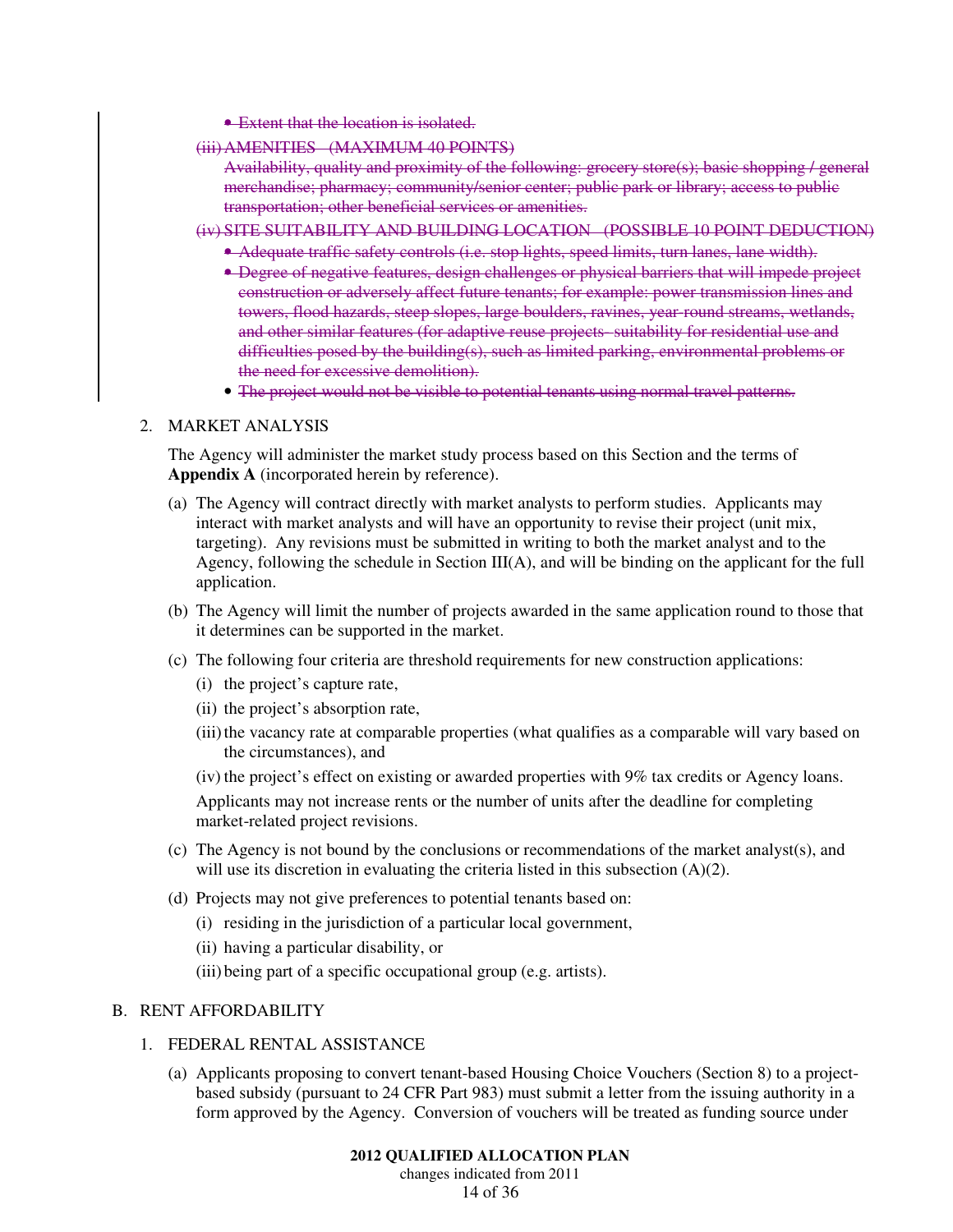Section  $VI(B)(6)(d)$ ; a project will be ineligible for an allocation if it does not meet requirements set by the Agency as part of the application and award process. Such requirements may involve the public housing authority's (PHA's) Annual Plan, selection policy, and approval for advertising.

(b) Applicants must include a written agreement between the owner and all PHAs and Section 8 providers with jurisdiction inside the project's primary market area. The agreement must commit the PHAs to include the project in any listing of housing opportunities where households with tenant-based subsidies are welcome, and the project's management agent to actively seek referrals from the PHAs to apply for units at the proposed project. If one or more of the PHAs refuses to cooperate for any reason, an explanation must be submitted as well as a statement of commitment by the applicant to seek referrals from the PHA(s). This requirement does not apply to projects with rental assistance provided through RD or if one hundred percent (100%) of the units have project-based subsidy.

#### 2. MORTGAGE SUBSIDIES AND LEVERAGING (MAXIMUM 210 POINTS)

(a) Eligibility:

Only loans or grants from the following sources will qualify for points under this subsection  $(B)(2)$ :

- (i) HOPE VI,
- (ii) Community Development Block Grant (CDBG) program funds,
- (iii) HUD Section 202 or 811,
- (iv) established local government housing development funds, and
- (v) RD Section 515.

Other sources of funding may qualify PROVIDED THEY ARE APPROVED IN WRITING IN ADVANCE by the Agency prior to the preliminary application deadline. (Approval of a particular source in prior years does not meet this requirement.) Applications including marketrate units will be ineligible for points under subsection (B)(2) unless the total housing expense for all market-rate units are at least twenty percent (20%) higher than the maximum allowed for a unit at 60% area median income. Adjustments to the purchase price of the land by the seller, Agency loans, state credits and bond financing are not sources of mortgage subsidy.

(b) Required Terms:

In order to qualify for points under subsection (B)(2), loans must be listed as a source in the full application, comply with the requirements of Section  $VI(B)(6)(b)$ , and have a term of at least twenty (20) years and an interest rate less than or equal to two percent (2%). See Section  $IV(C)(2)$  for a restriction on RPP loans for applications with local government financing.

(c) Metro Region:

Applications will earn points based on the total amount of qualifying funds committed per unit (excluding an employee/manager's unit), as described below:

| Funds/Unit Points | <del>Funds/Unit</del> | Points |
|-------------------|-----------------------|--------|
| $6{,}000$         | <del>\$14,000</del>   |        |
|                   | <del>16,000</del>     |        |
|                   | \$18,000              |        |
|                   | ഥഥ                    |        |

The calculation includes all units and amounts will not be rounded up. The funds-to-unit ratio approved by the lending source determines the score. The amount provided by a local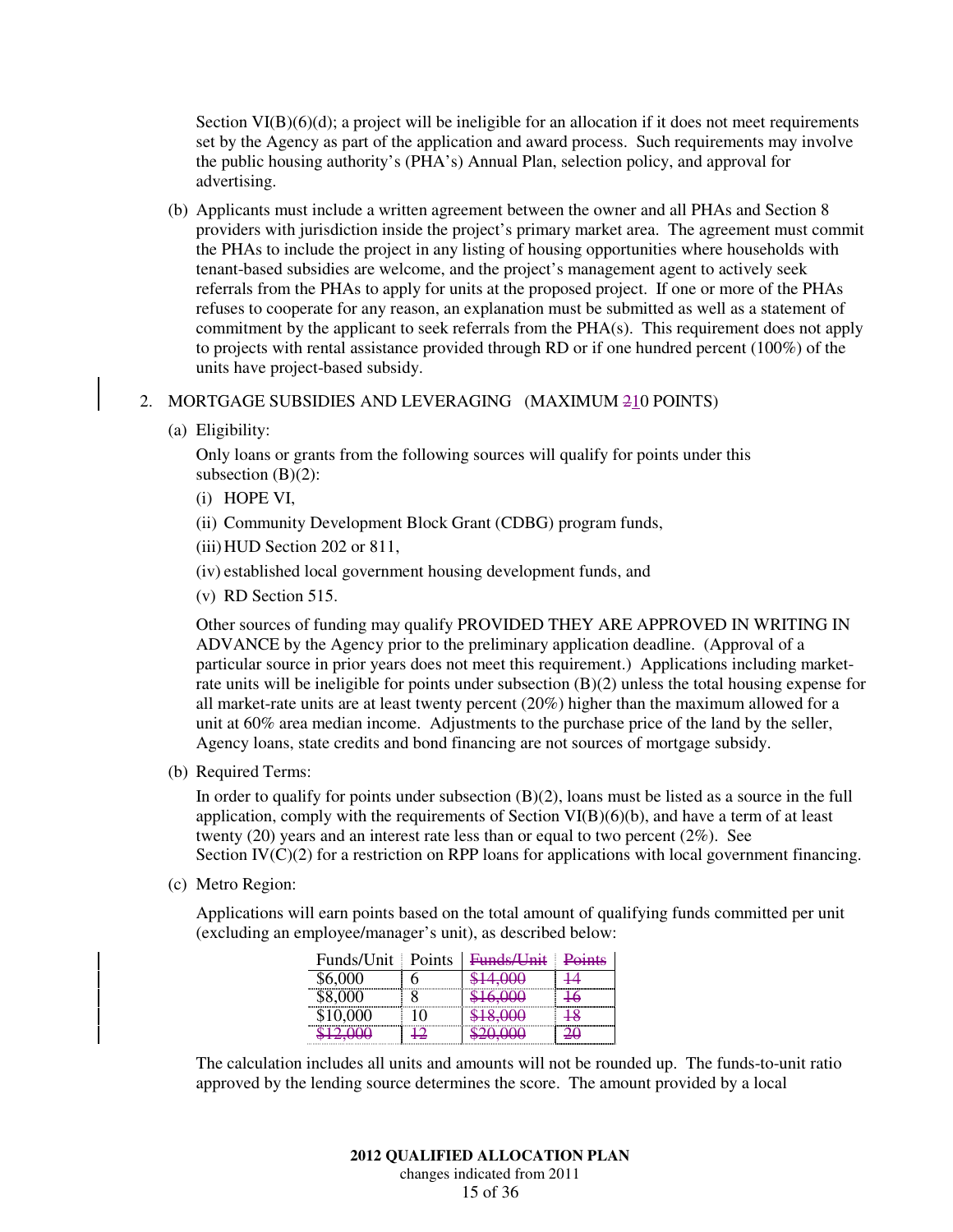government will be reduced by the amount included in the project budget for any impact, tap, or related fees charged by that local government and the cost of land sold by that local government.

(d) East, Central and West Regions:

Applications will earn points based on the total amount of qualifying funds committed per unit (excluding an employee/manager's unit), as described below:

| Funds/Unit | Points | Funds/Unit | Jointe<br>viiits |
|------------|--------|------------|------------------|
|            |        |            |                  |
|            |        |            |                  |
|            |        |            |                  |

The calculation includes all units and amounts will not be rounded up. The funds-to-unit ratio approved by the lending source determines the score. The amount provided by a local government will be reduced by the amount included in the project budget for any impact, tap or related fees charged by that local government and the cost of land sold by that local government.

(e) Projects that will utilize federal and state historic rehabilitation tax credits and are funded entirely with equity and state low-income housing tax credits (no grants or debt sources other than deferred developer fees) will be awarded five (5) points, unless the application receives the Agency-designated basis boost under Section II(E)(4). Any deferred fee must comply with Section VI(B)(5).

#### 3. TENANT RENT LEVELS (MAXIMUM 15 POINTS)

The application may earn points under one of the following scenarios:

- (a) If the project is in a High Income county:
	- Five  $(5)$  Fifteen  $(15)$  points will be awarded if at least twenty-five percent  $(25%)$  of qualified low-income units will be affordable to and occupied by households with incomes at or below thirty percent (30%) of county median income.
	- Two (2) Ten (10) points will be awarded if at least fifty percent (50%) of qualified low-income units will be affordable to and occupied by households with incomes at or below forty percent (40%) of county median income.

(The two options for point scoring in this subsection are mutually exclusive.)

- (b) If the project is in a Moderate Income county:
	- Five  $(5)$  Fifteen  $(15)$  points will be awarded if at least twenty-five percent  $(25%)$  of qualified low-income units will be affordable to and occupied by households with incomes at or below forty percent (40%) of county median income.
	- Two (2) Ten (10) points will be awarded if at least fifty percent (50%) of qualified low-income units will be affordable to and occupied by households with incomes at or below fifty percent (50%) of county median income.

(The two options for point scoring in this subsection are mutually exclusive.)

- (c) If the project is in a Low Income county, five  $(5)$  fifteen  $(15)$  points will be awarded for projects in which at least forty percent (40%) of qualified low-income units will be affordable to and occupied by households with incomes at or below fifty percent (50%) of county median income.
- (d) Five  $(5)$ Ten  $(10)$  points will be awarded to applications for new construction tax exempt bond projects that meet one of the following requirements:
	- at least twenty percent (20%) of total units will be affordable to and occupied by households with incomes at or below fifty percent (50%) of county median income, or
	- at least ten percent (10%) of total units will be affordable to and occupied by households with incomes at or below forty percent (40%) of county median income.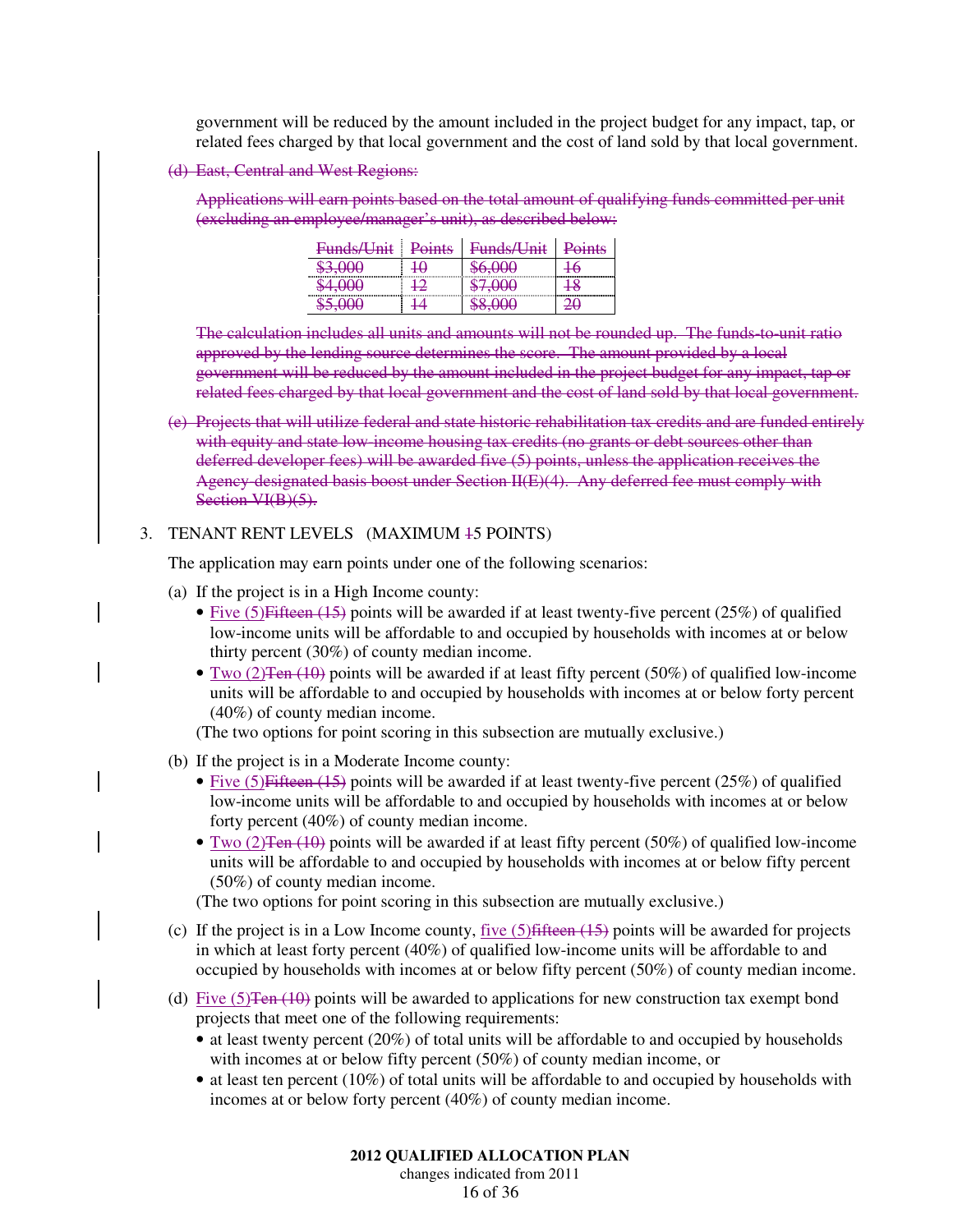(The two options for point scoring in this subsection are mutually exclusive.)

#### C. PROJECT DEVELOPMENT COSTS AND RPP LIMITATIONS

#### 1. MAXIMUM PROJECT DEVELOPMENT COSTS (NEGATIVE 20 POINTS)

The Agency will assess negative points to applications listing more than the following in lines 5 and 6 of the Project Development Cost (PDC) description, as outlined in Chart A below. The point structure in Chart B will apply to the following:

- (a) all units are detached single family houses or duplexes,
- (b) serving persons with severe mobility impairments,
- (c) development challenges resulting from being within or adjacent to a central business district,
- (d) public housing redevelopment projects, or
- (e) building(s) with both steel and concrete construction and at least four (4) stories of housing.

The per-unit amount calculation includes all items covered by the construction contract, building permits, Energy Star, certifications for green programs, and any other costs not unique to the specific proposal.

| <b>Chart A</b>    | <b>Chart B</b> |
|-------------------|----------------|
| \$60,000<br>$-10$ | $$71,000$ -10  |
| \$69,000<br>$-20$ | $$85,000$ -20  |

The Agency will review proposed costs for historic adaptive re-use projects and approve the amount during the application review process.

See Sections VI(B)(7), (8), and (9) for other cost restrictions.

#### 2. RESTRICTIONS ON RPP AWARDS

- (a) Projects requesting RPP funds may not:
	- (i) request RPP loan funds in excess of the following amounts per unit- \$15,000 in High Income counties; \$20,000 in Moderate Income counties; \$25,000 in Low Income counties,
	- (ii) include market-rate units,
	- (iii) involve Principals who have entered into a workout or deferment plan within the previous year for an RPP loan awarded after January 1, 20031999,
	- (iv) request less than \$150,000 or more than  $$1,000,000800,000$  per project, or
	- (v) have a commitment of funds from a local government under terms that will result in more repayment than the RPP financing (see description in subsection  $(C)(2)(b)$  below).

The maximum award of RPP funds to any one Principal will be a total of \$1,600,000. Requesting an RPP loan may result in an application being ineligible under Section VI(B)(6)(d) if the Agency has inadequate funds.

(b) Projects may only request an RPP loan if the principal and interest payments for RPP and any local government financing will be equal to the anticipated net operating income divided by 1.15, less conventional debt service:

Repayment of RPP and local government loans  $= (NOI / 1.15)$  – conventional debt service.

The amount of repayment will be split between the RPP loan and local government lenders based on their relative percentage of loan amounts. For example: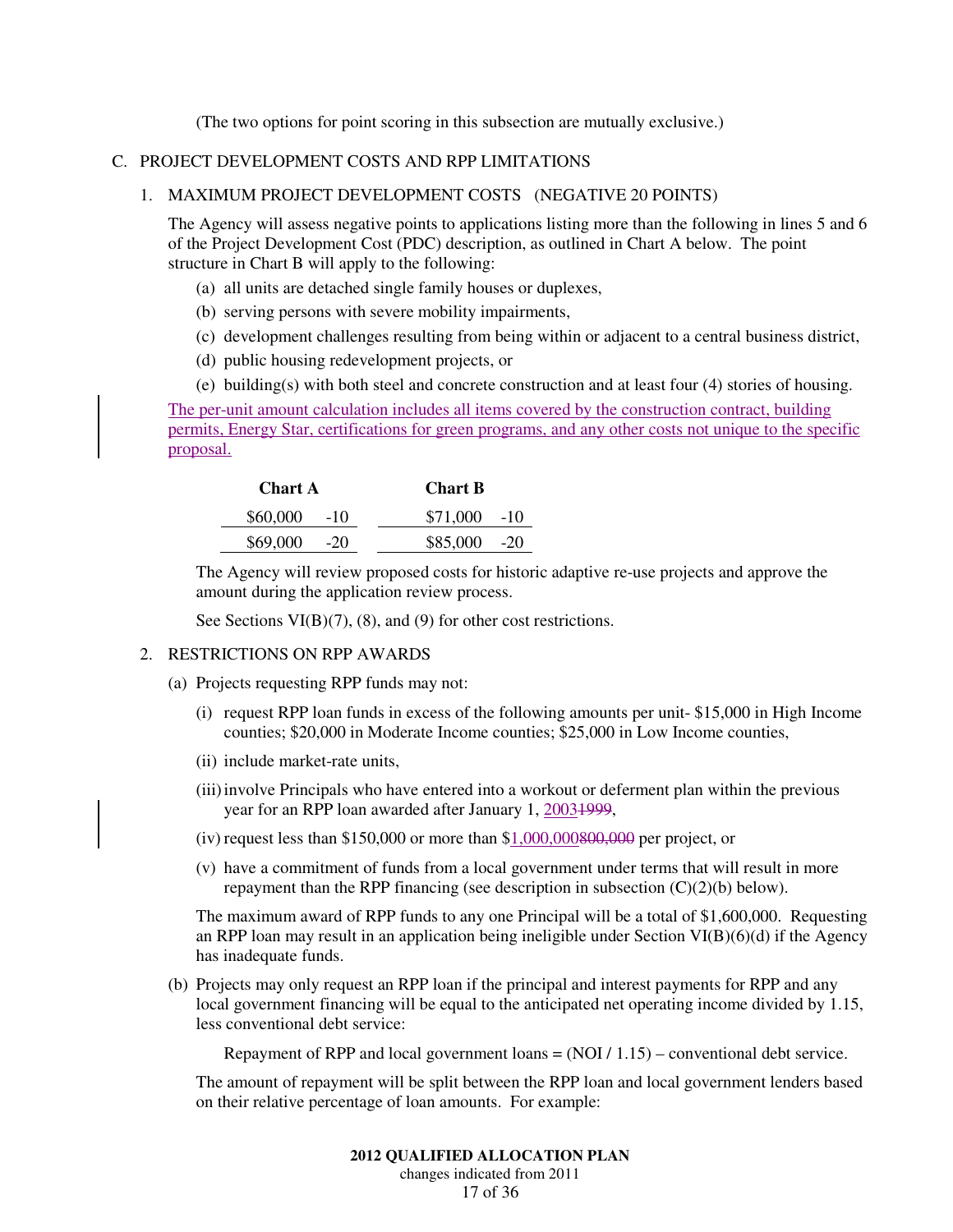| $RPP$ Loan $=$                     | \$400,000 |
|------------------------------------|-----------|
| local government loan = $$200,000$ |           |
|                                    |           |

|                                                                             | $1$ Call $1$ Cal $2$ $1$ Cal $3$ $1$ Cal $7$ |  |
|-----------------------------------------------------------------------------|----------------------------------------------|--|
| Anticipated amount available for repayment \$10,000 \$8,000 \$6,000 \$4,000 |                                              |  |
| RPP principal and interest payments                                         | \$6,667 \$5,333 \$4,000 \$2,667              |  |
| local government P&I payments                                               | \$3,333 \$2,667 \$2,000 \$1,333              |  |

(c) Loan payments made to the applicant, any Principal, member or partner of the ownership entity, or any affiliate thereof, will be taken out of cash flow remaining after RPP payments.

 $V_{\text{corr}}$  1  $V_{\text{corr}}$  2  $V_{\text{corr}}$  4  $V_{\text{corr}}$  4

#### D. CAPABILITY OF THE PROJECT TEAM

#### 1. DEVELOPMENT EXPERIENCE (MAXIMUM 5 POINTS)

- (a) At least one Principal must have successfully developed, operated and maintained in compliance either one  $(1)$  North Carolina low-income housing tax credit project or  $s$ ix  $(6)$  separate lowincome housing tax credit projects totaling in excess of 200 units. The project(s) must have been placed in service between December 1, 20054 and January 1, 20110. (The Agency may waive this requirement for applicants with adequate experience in the North Carolina tax credit program.) Such Principal must:
	- (i) be identified in the preliminary application as the applicant under Section III( $C$ )(5),
	- (ii) become a general partner or managing member of the ownership entity, and
	- (iii) remain responsible for overseeing the project and operation of the project for a period of two (2) years after placed in service.

The Agency will determine what qualifies as successful and who can be considered as involved in a particular project.

- (b) All owners and Principals must disclose all previous participation in the low-income housing tax credit program. Additionally, owners and Principals that have participated in an out of state tax credit allocation may be required to complete an Authorization for Release of Information form.
- (c) The Agency reserves the right to determine that a particular development team does not meet the threshold requirement of subsection (D)(1)(a) due to differences between its prior work and the proposed project. Particularly important in this evaluation is the type of subsidy program used in the previous experience (such as tax-exempt bonds, RD).
- (d) Five (5) points will be awarded if the Principal meeting the eligibility requirement in subsection  $(D)(1)(a)$  either:

(i) was a Principal in ten awards of 9% tax credits in North Carolina from 2005 through 2011, or (ii) has her/his/its principal office in North Carolina.

In making this determination the Agency may consider **Appendix C** form(s) submitted in prior cycles.

# 2. MANAGEMENT EXPERIENCE

The management agent must have at least:

- (a) one similar tax credit project in their current portfolio, and
- (b) one staff person serving in a supervisory capacity with regard to the project who has been certified as a tax credit compliance specialist.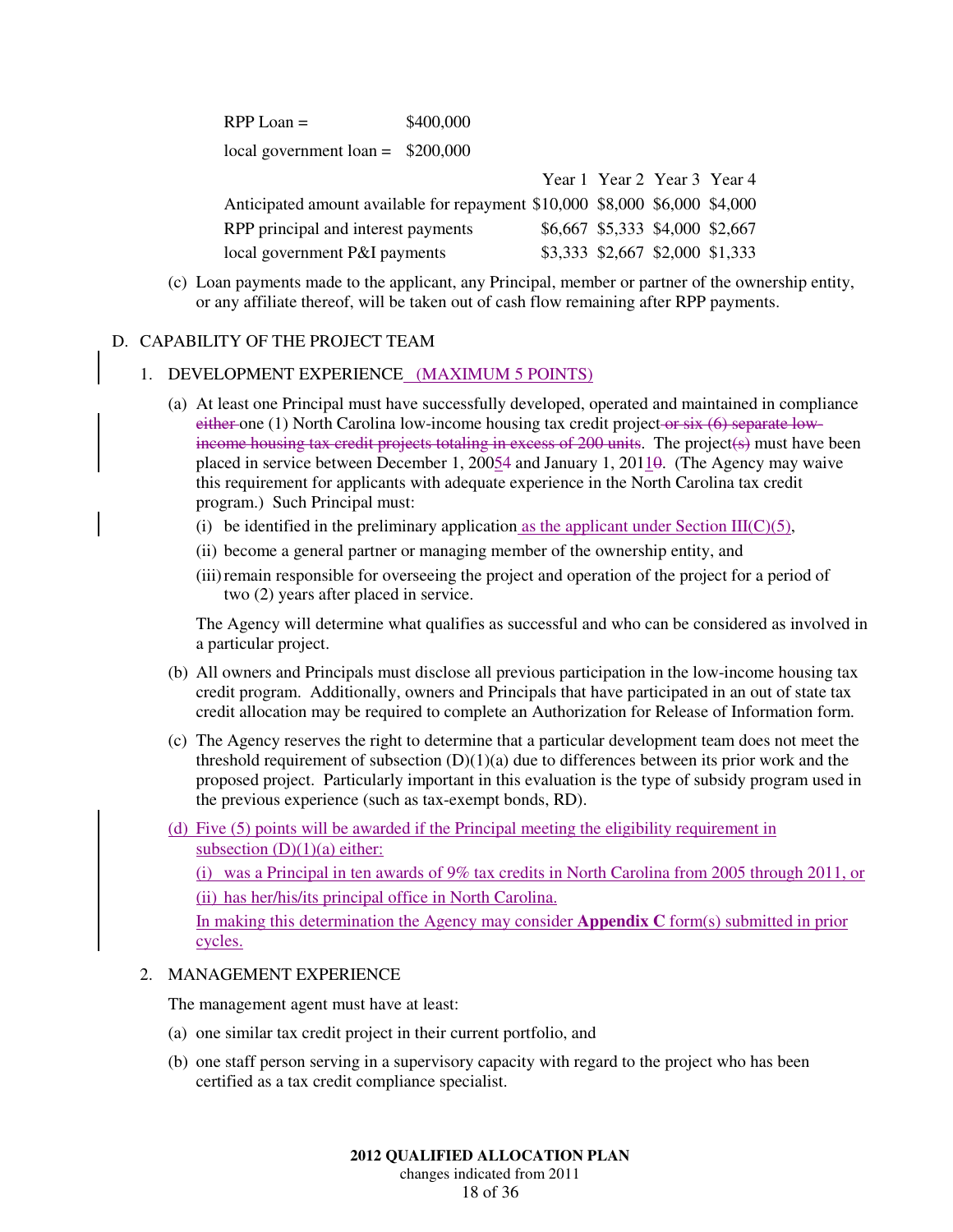Such certification must be from an organization accepted by the Agency (refer to the list in **Appendix C**). None of the persons or entities serving as management agent may have in their portfolio a project with material or uncorrected non-compliance beyond the cure period. The management agent listed on the application must be retained by the ownership entity for at least two (2) years after project completion, unless the agent is guilty of specific nonperformance of duties.

#### 3. PROJECT TEAM DISQUALIFICATIONS

The Agency may disqualify any owner, Principal or management agent, who:

- (a) has been debarred or received a limited denial of participation in the past ten years by any federal or state agency from participating in any development program;
- (b) within the past ten years has been in a bankruptcy, an adverse fair housing settlement, an adverse civil rights settlement, or an adverse federal or state government proceeding and settlement;
- (c) has been in a mortgage default or arrearage of three months or more within the last five years on any publicly subsidized project;
- (d) has been involved within the past ten years in a project which previously received an allocation of tax credits but failed to meet standards or requirements of the tax credit allocation or failed to fulfill one of the representations contained in an application for tax credits;
- (e) has been found to be directly or indirectly responsible for any other project within the past five years in which there is or was uncorrected noncompliance more than three months from the date of notification by the Agency or any other state allocating agency;
- (f) interferes with a tax credit application for which it is not an owner or Principal at a public hearing or other official meeting;
- (g) has outstanding flags in HUD's national 2530 National Participation system;
- (h) has been involved in any project awarded  $9\%$  tax credits in 2011 $\theta$  for which the equity investment has not closed as of the Agency's full application deadline for meeting the "10% test";
- (i) has been involved in any project awarded tax credits after 2000 where there has been a change in general partners or managing members during the last five years that the Agency did not approve in writing beforehand;
- (j) would be removed from the ownership of a project that is the subject of an application under the rehabilitation set-aside in the current cycle; or
- (k) is not in good standing with the Agency.

A disqualification under this subsection (D)(3) will result in the individual or entity involved not being allowed to participate in the 2012 cycle and removing from consideration any application where they are identified.

#### E. UNIT MIX AND PROJECT SIZE

- 1. Ten (-10) points will be subtracted from any full application that includes market-rate units. This penalty will not apply where, as of the full application, the rents for all market rate units are at least five percent (5%) higher than the maximum allowed for a unit at 60% AMI and the market study indicates that such rents are feasible.
- 2. New construction 9% tax credit projects may not exceed one hundred and twenty (120) units.
- 3. New construction bond financed projects may not exceed two hundred (200) units.
- 4. All projects must have at least twenty four (24) qualified low-income units.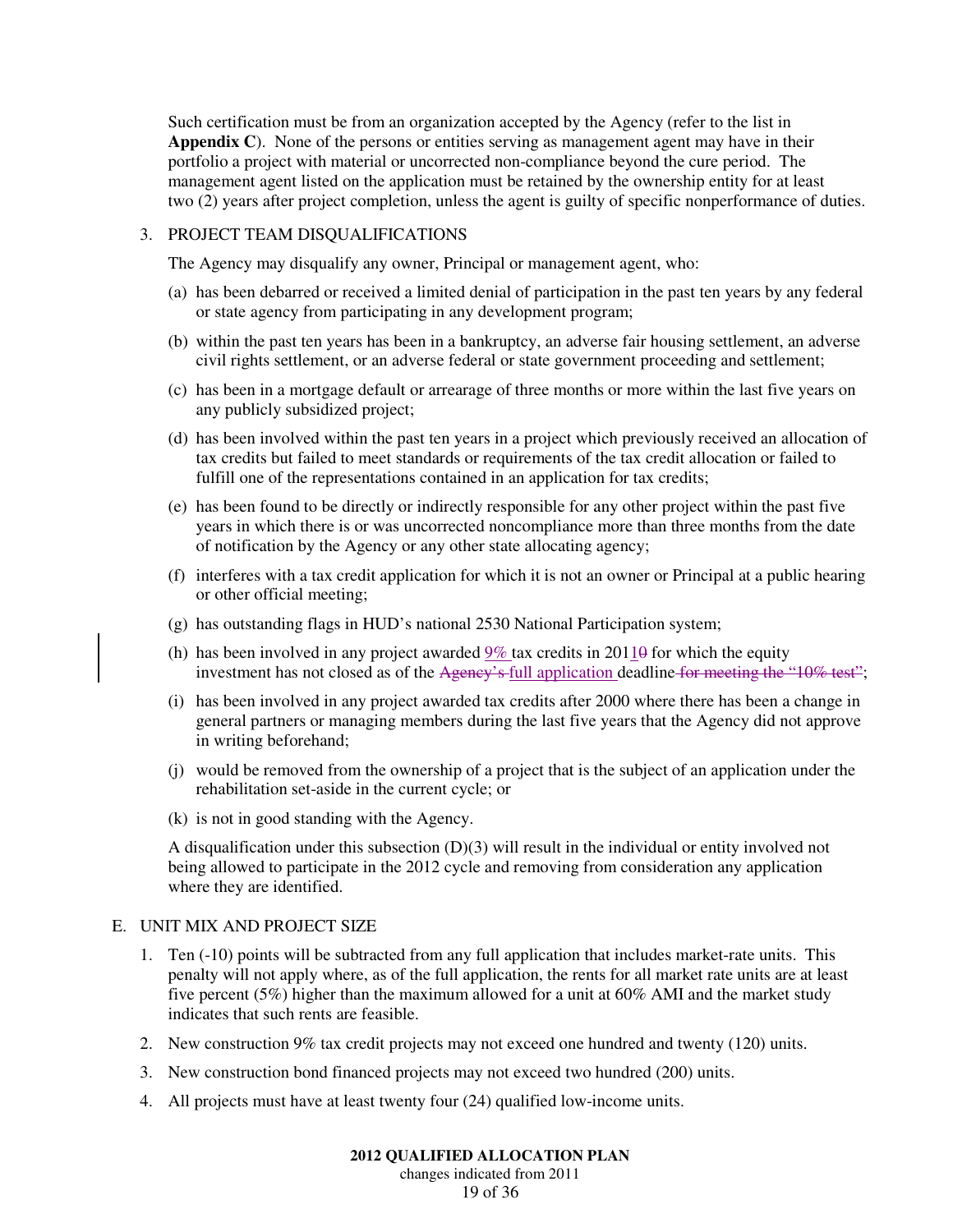The Agency reserves the right to waive the penalties and limitations in this Section IV(E) for proposals that reduce low-income and minority concentration, including public housing projects, and subsection (E)(2) for proposals that are within a transit station area as defined by the Charlotte Region Transit Station Area Joint Development Principles and Policy Guidelines or adaptive re-use projects where made necessary by the building(s) physical structure.

# F. SPECIAL CRITERIA AND TIEBREAKERS

#### 1. ENERGY STAR

New construction residential buildings must comply with all Energy Star standards as defined in **Appendix B** (incorporated herein by reference). Adaptive re-use and rehabilitation projects must comply to the extent doing so is economically feasible and as allowed by historic preservation rules.

# 2. GENERAL CONTRACTORCOMMUNITY REVITALIZATION PLANS (MAXIMUM  $102$  POINTS)

Two (2) points will be awarded if the general contractor listed in the full application has its principal office in North Carolina.Ten (10) points will be awarded to applications if all of the following apply:

- (a) the project is within the geographic area identified by a community revitalization plan (CRP), which does not include basic local land use plans unless there is a specific revitalization component;
- (b) the project is in a Qualified Census Tract or the CRP is primarily focused on an existing residential neighborhood;
- (c) completion of the project would contribute to one or more of the goal(s) stated in the CRP; and
- (d) the CRP either (i) was officially adopted or amended by a local government between January 1, 2004 and the preliminary application deadline or (ii) is actively underway

Only documents or information included in the officially adopted CRP will be considered in evaluating the criteria in this subsection. The CRP must be included with the preliminary application to be eligible for points in this subsection.

#### 3. UNITS FOR THE MOBILITY IMPAIRED

Five percent (5%) of all units in new construction projects must meet the accessibility standards as defined in **Appendix B** (incorporated herein by reference).:

be fully accessible according to the standards set forth in Volume 1-C (1999) of the North Carolina State Building Code, (Chapter 30, Multi-Family Dwellings),

- (b) have at least one bathroom with a toilet located in a five foot by five foot clear floor space (may overlap with the five foot turning diameter described in Chapter 30), with no overlapping elements or fixtures; the toilet must be positioned in a corner with the centerline of the toilet bowl 18 inches from the sidewall, and
- (c) have at least one bathroom with a curbless, roll-in shower as described in Appendix B. Such showers must also meet the requirements for accessible controls as required by Volume 1-C.

At least one unit in each class of fully accessible units must meet the above requirements. Unit classes are measured by the number of bedrooms, pursuant to Volume 1-C (1999) of the North Carolina State Building Code (Chapter 30, Section 30.3.2). THESE UNITS ARE IN ADDITION TO MOBILITY IMPAIRED UNITS REQUIRED BY FEDERAL AND STATE LAW (INCLUDING BUILDING CODES). Units for the mobility impaired should be available to all tenants who would benefit from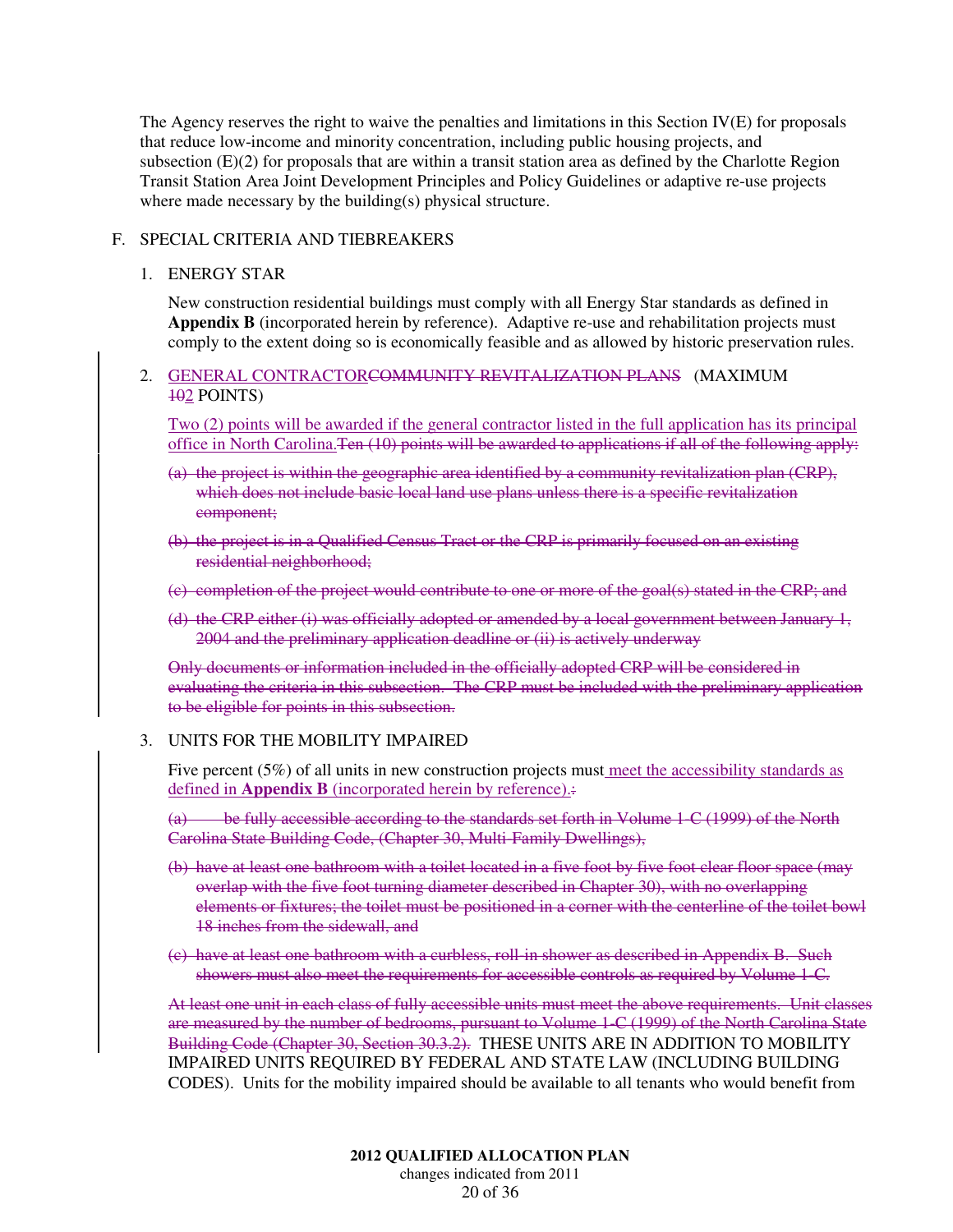their design and are not necessarily reserved under the Targeting Plan requirements of subsection  $(F)(4)$ .

#### 4. TARGETING PLANS

All projects will be required to target ten percent (10%) of the total units to persons with disabilities or homeless populations. Projects with federal project-based rental assistance must target at least five (5) units regardless of size. Projects that are targeting units under this subsection are not required to provide onsite supportive services or a service coordinator.

Owners must demonstrate a partnership with a local lead agency and submit a Targeting Plan for review and certification by the N.C. Department of Health and Human Services (DHHS). At a minimum, Targeting Plans must include:

- (a) A description of how the project will meet the needs of the targeted tenants including access to supportive services, transportation, proximity to community amenities, etc.
- (b) A description of the experience of the local lead agency and their capacity to provide access to supportive services, and to maintain relationships with the management agent and community service providers for the duration of the compliance period.
- (c) A Memorandum of Understanding (MOU) between the developer(s), management agent and the lead local agency. The MOU will include-
	- (i) A commitment from the local lead agency to provide, coordinate and/or act as a referral agent to assure that supportive services will be available to the targeted tenants.
	- (ii) The referral and screening process that will be used to refer tenants to the project, the screening criteria that will be used, and the willingness of all parties to negotiate reasonable accommodations to facilitate the admittance of persons with disabilities into the project.
	- (iii) A communications plan between the project management and the local lead agency that will accommodate staff turnover and assure continuing linkages between the project and the local lead agency for the duration of the compliance period.
- (d) Certification that participation in supportive services will not be a condition of tenancy.
- (e) Agreement that for a period of ninety (90) days after certificate of occupancy, the required number of units for persons with disabilities will be held vacant other than for such population(s).
- (f) Agreement to maintain a separate waiting list for persons with disabilities and prioritizing these individuals for any units that may become vacant after the initial rent-up period, up to the required number of units.
- (g) Agreement to affirmatively market to persons with disabilities.
- (h) Agreement to include a section on reasonable accommodation in property management's application for tenancy.
- (i) Agreement to accept Section 8 vouchers or certificates (or other rental assistance) as allowable income as part of property management income requirement guidelines for eligible tenants and not require total income for persons with rental assistance beyond that which is reasonably available to persons with disabilities currently receiving SSI and SSDI benefits.
- (j) A description of how the project will make the targeted units affordable to persons with extremely low incomes. NOTE: Key Program assistance is only available to persons receiving income based upon a disability. Projects targeting units to non–disabled homeless populations or persons in recovery with only a substance abuse diagnosis must have an alternative mechanism to assure affordability.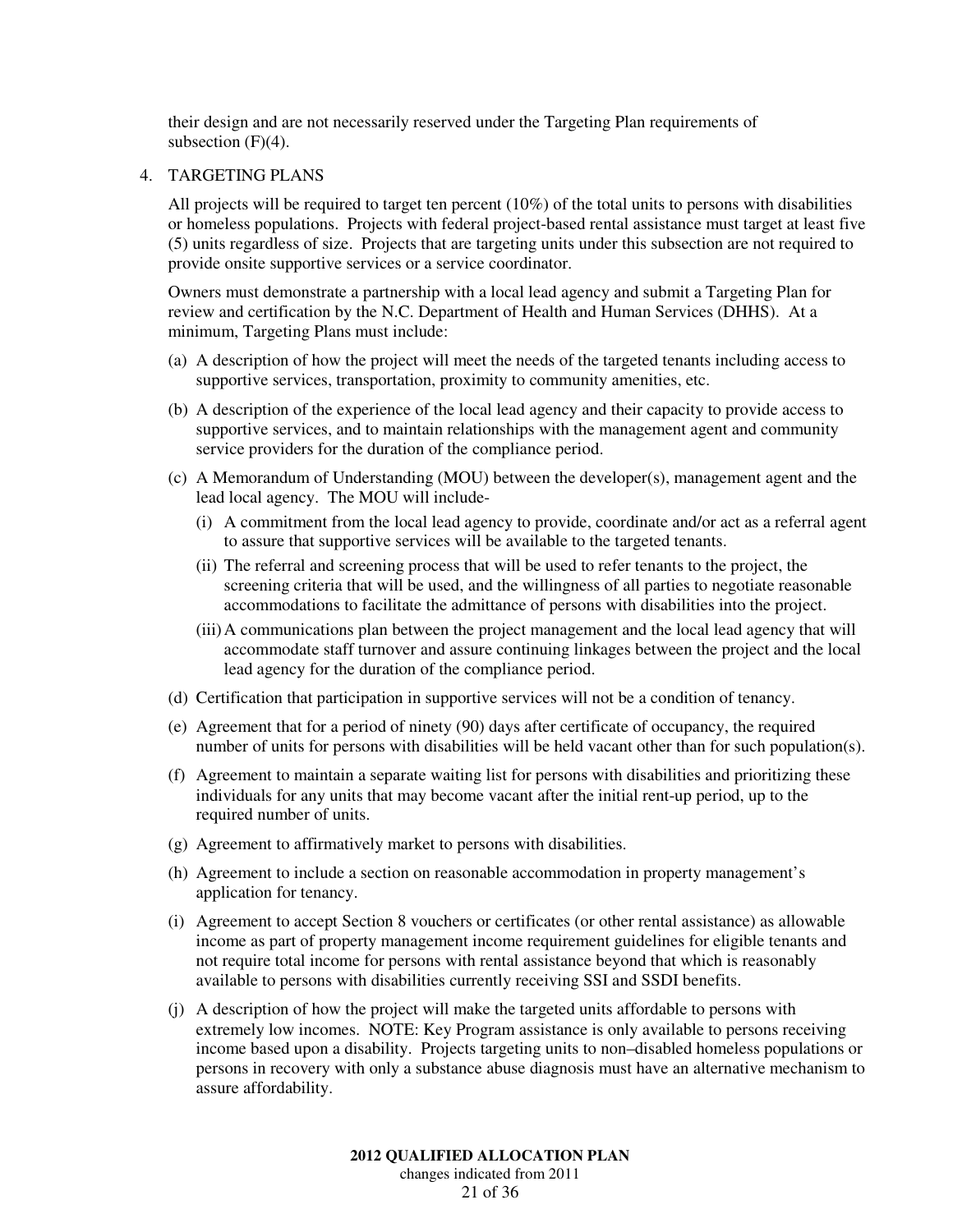The requirements of this subsection  $(F)(4)$  may be fully or partially waived to the extent the Agency determines that they are not feasible. A Targeting Plan template and other documents related to this subsection are included in **Appendix D** (incorporated herein by reference). Owners will agree to complete the requirements of this subsection (F)(4) and **Appendix D** by the earlier of July 2019, 20132 or four months prior to the project's placed in service date. (The Agency may set additional interim requirements.) This subsection (F)(4) does not apply to tax-exempt bond applications.

#### 5. LOCAL GOVERNMENT LAND DONATION (MAXIMUM 5 POINTS)

Applications that meet the following criteria will be awarded five (5) points:

- (a) the real estate that will contain the proposed project buildings is owned by a unit of local government as of the preliminary application deadline;
- (b) the local government did not purchase any portion of the real estate from the applicant or any owner, Principal or affiliate thereof; and
- (c) the application shows no more than a total of \$1,000 in the line-items for purchase of land and buildings (in the case of a ground lease, no more than \$50 per year).

### 56. SECTION 1602 EXCHANGE PROJECTS (-40 POINT DEDUCTION)

The Agency may deduct up to forty (-40) points from any application if the applicant, any owner, Principal or affiliate thereof is also involved in a Section 1602 Exchange project with uncorrected material noncompliance.

#### 67. TIEBREAKER CRITERIA

The following will be used to award tax credits in the event that the final scores of more than one project are identical.

First Tiebreaker: The project requesting the least amount of federal tax credits per unit based on the Agency's equity needs analysis.

Second Tiebreaker: Tenants with Children: Projects that can serve tenant populations with children. Projects will qualify for this designation if at least twenty-five (25%) of the units are three or four bedrooms. This tiebreaker will only apply where the market study shows a clear demand for this population (as determined by the Agency).

Third Tiebreaker: Tenant Ownership: Projects that are intended for eventual tenant ownership. Such projects must utilize a detached single family site plan and building design and have a business plan describing how the project will convert to tenant ownership at the end of the 30-year compliance period.

In the event that a tie remains after considering the above tiebreakers, the project requesting the least amount of federal tax credits will be awarded.

### G. DESIGN STANDARDS

All proposed measures must be shown on the plans or in specifications in the application in order to receive points.

#### 1. THRESHOLD REQUIREMENTS

The minimum threshold requirements for design are found in **Appendix B** (incorporated herein by reference) and must be used for all projects receiving tax credits or RPP funding.—These minimum requirements include, but are not limited to, standards in the following categories: on-site playground areas;

on-site postal and laundry facilities;

22 of 36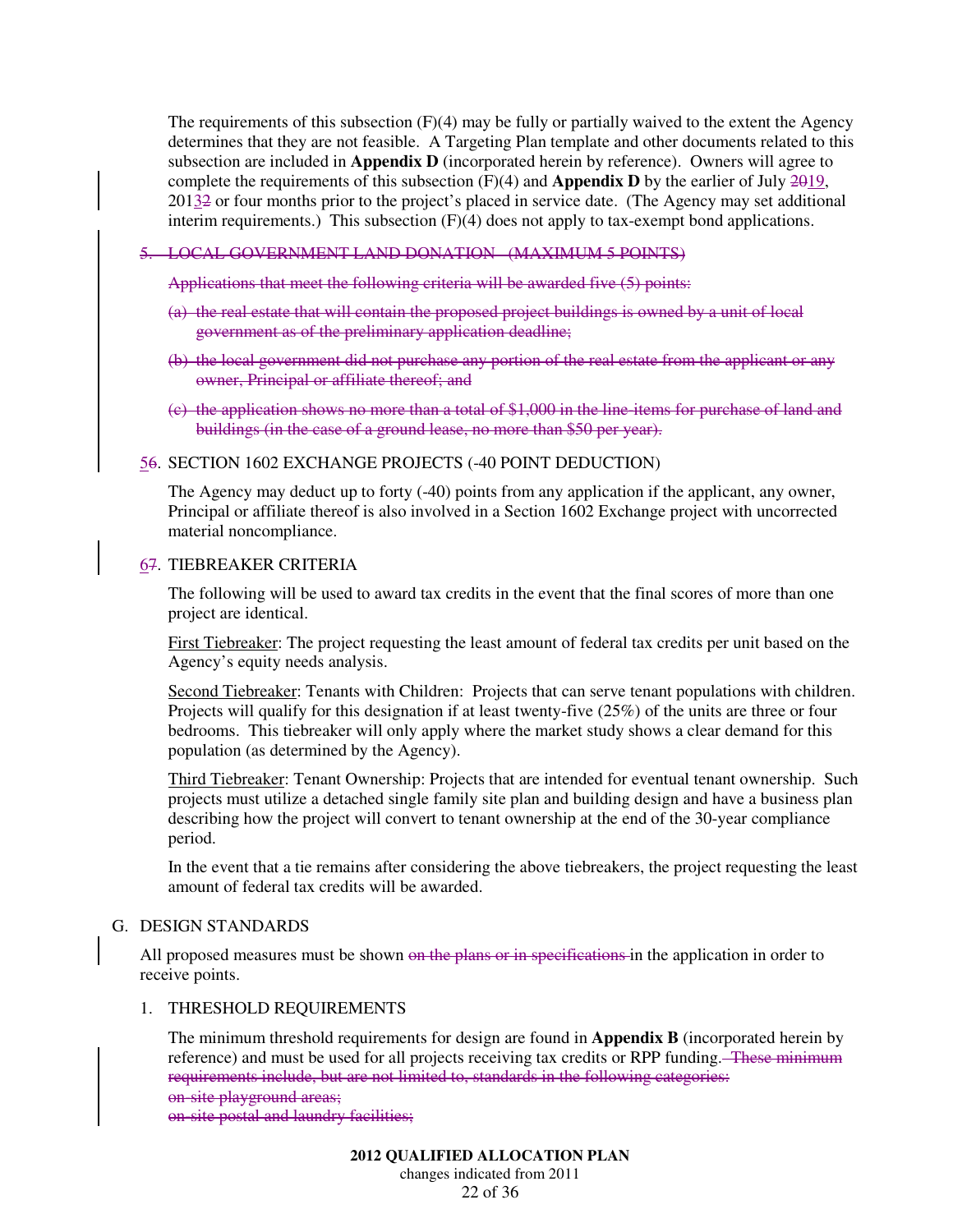community/office space; on-site parking and refuse collection areas; exterior and interior building design; plumbing and electrical provisions; heating, ventilating and air conditioning provisions; sitework; bedrooms, bathrooms and kitchens; provisions for all elderly housing; building envelope and insulation; provisions for sight and hearing impaired residents; additional requirements for rehabilitation of existing apartments; additional requirements for adaptive reuse; and Fair Housing, Americans with Disabilities Act and the North Carolina State Accessibility Code requirements.

# 2. CRITERIA FOR SCORE EVALUATION (MAXIMUM OF 530 POINTS)

The Agency will determine points based on the following criteria as applied to the site drawings submitted with the full application.

(a) Site Layout

The Agency will award up to  $five(5)$ ten  $(10)$  points based on its evaluation of the site layout. The following characteristics will be considered.

- (i) The location of residential buildings in relation to parking, site amenities, community building, postal facilities and trash collection areas.
- (ii) The degree to which site layout ensures a low, controlled traffic speed through the project.
- (b) Quality of Design and Construction

(The points in this subsection are mutually exclusive with Section  $IV(G)(2)(c)$  below.)

The Agency will award up to twenty five  $(25)$  forty  $(40)$  points for new construction projects based on its evaluation of the quality of the building design, and the materials and finishes specified. The following characteristics will be considered:

- (i) The extent to which the design uses multiple roof lines, gables, dormers and similar elements to break up large roof sections.
- (ii) The extent to which the design uses multiple types, styles, and colors of siding and brick veneer to add visual appeal to the building elevations.
- (iii) The level of detail that is achieved through the use of porches, railings, and other exterior features.
- (iv) Use of brick veneer or masonry products on building exteriors.
- (c) Adaptive Re-Use

(The points in this subsection are mutually exclusive with Section  $IV(G)(2)(b)$  above.)

The Agency will award up to  $f_{\text{or}}(2540)$  points based on the following characteristics:

- (i) The extent to which the building(s) fit with surrounding streetscape after adaptation or have problems with orientation, sightlines, bulk and scale.
- (ii) Aesthetics after adaptation.
- (iii) Presence of special design elements or architectural features that may not be physically or financially available if new construction was introduced on the same site.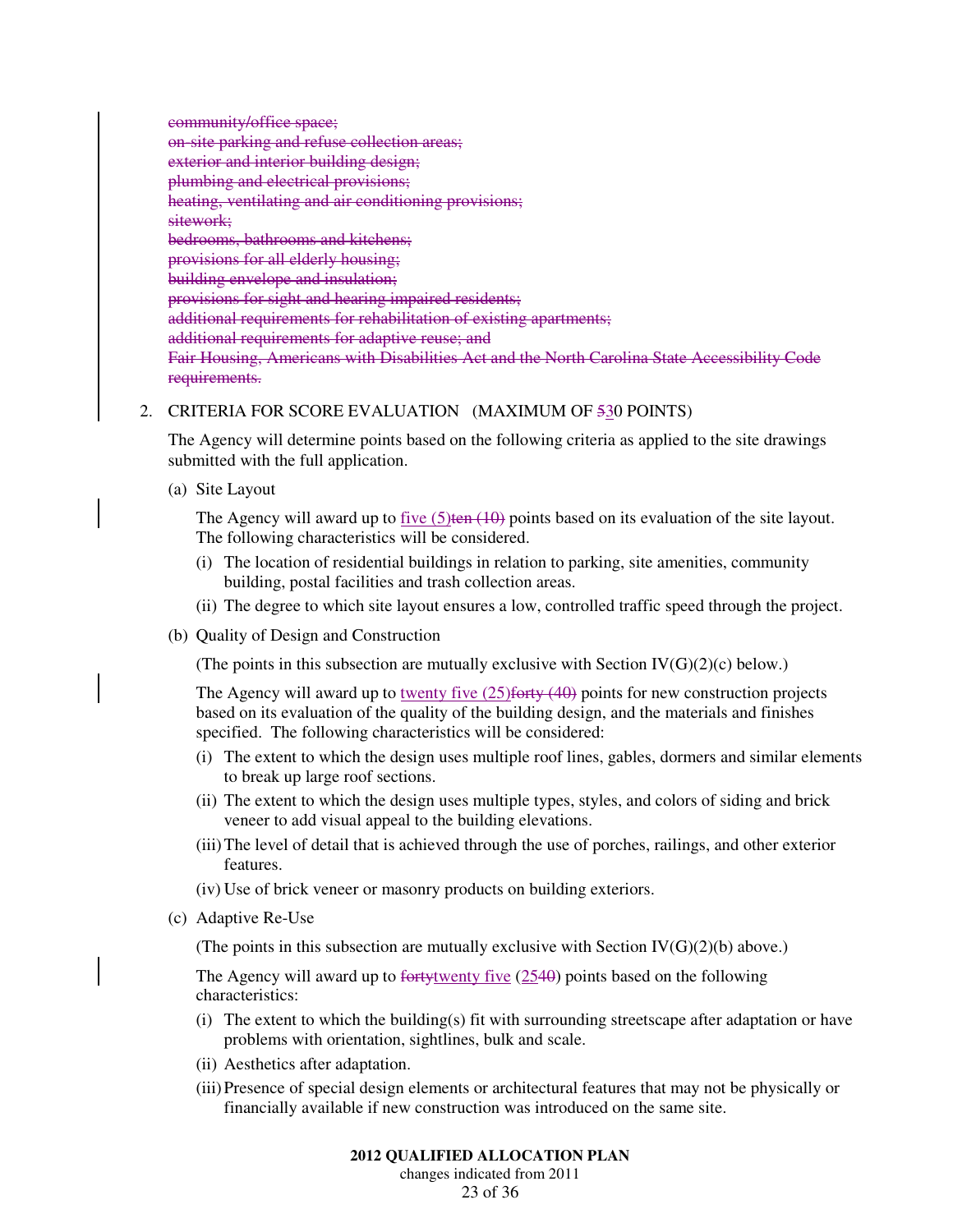#### H. CRITERIA FOR SELECTION OF REHABILITATION PROJECTS

#### 1. GENERAL THRESHOLD REQUIREMENTS

In order to be eligible for funding under Section II(B), a project must:

- (a) have either (i) received a tax credit allocationcommitted mortgage subsidies, as defined in Section IV(B)(2), from a local government in excess of \$5,000 per unit or (ii) federal projectbased rental assistance for at least thirty percent (30%) of the total units, which may consist of a project-based contract, households with Section 8 vouchers as of the preliminary application deadline, or a combination of the two,
- (b) have been placed in service on or before December 31, 19965,
- (c) require rehabilitation expenses in excess of \$15,000 per unit (as supported by a physical needs assessment conducted or approved by the Agency),
- (d) not have an acquisition cost in excess of sixty percent  $(60%)$  of the total replacement costs,
- (e) not be feasible using tax exempt bonds (as determined by the Agency),
- (f) not have received an Agency loan in the last five (5) years,
- (g) not be deteriorated to the point of requiring demolition,
- (h) not have begun or completed a full debt restructuring under the Mark to Market process (or any similar HUD program) within the last five (5) years, and
- (i) have total replacement costs of less than  $$41120,000$  per unit, including all Agency-required rehabilitation work.

Rehabilitation expenses include hard construction costs directly attributable to the project, excluding costs for a new community building, as calculated using lines 2 through 7 (less line 6) in the PDC description.

#### 2. THRESHOLD DESIGN REQUIREMENTS

In addition to the relevant sections of **Appendix B**, the Agency will require owners to complete the following as appropriate for their project.

- (a) Improve site amenities and common areas by upgrading or adding a freestanding community building, making repairs and additions to landscaping, adding new site amenities such as playgrounds, and repairing parking areas.
- (b) Improve building exteriors by replacing deteriorated siding, replacing aged roofing, adding gutters and downspouts, and adding new architectural features to improve appearance.
- (c) Upgrade unit interiors by replacing flooring, installing new cabinets and countertops, replacing damaged interior doors, replacing light fixtures, and repainting units.
- (d) Replace and upgrade mechanical systems and appliances including HVAC systems, water heaters and plumbing fixtures, electrical panels, refrigerators, and ranges.
- (e) Improve energy efficiency by replacing inefficient doors and windows, adding additional insulation in attics, and upgrading the efficiency of mechanical systems and appliances.
- (f) Improve site and unit accessibility for persons with disabilities by making necessary alterations at common areas, alterations at single story ground floor units, adding or improving handicapped parking areas, and repairing or replacing sidewalks along accessible routes.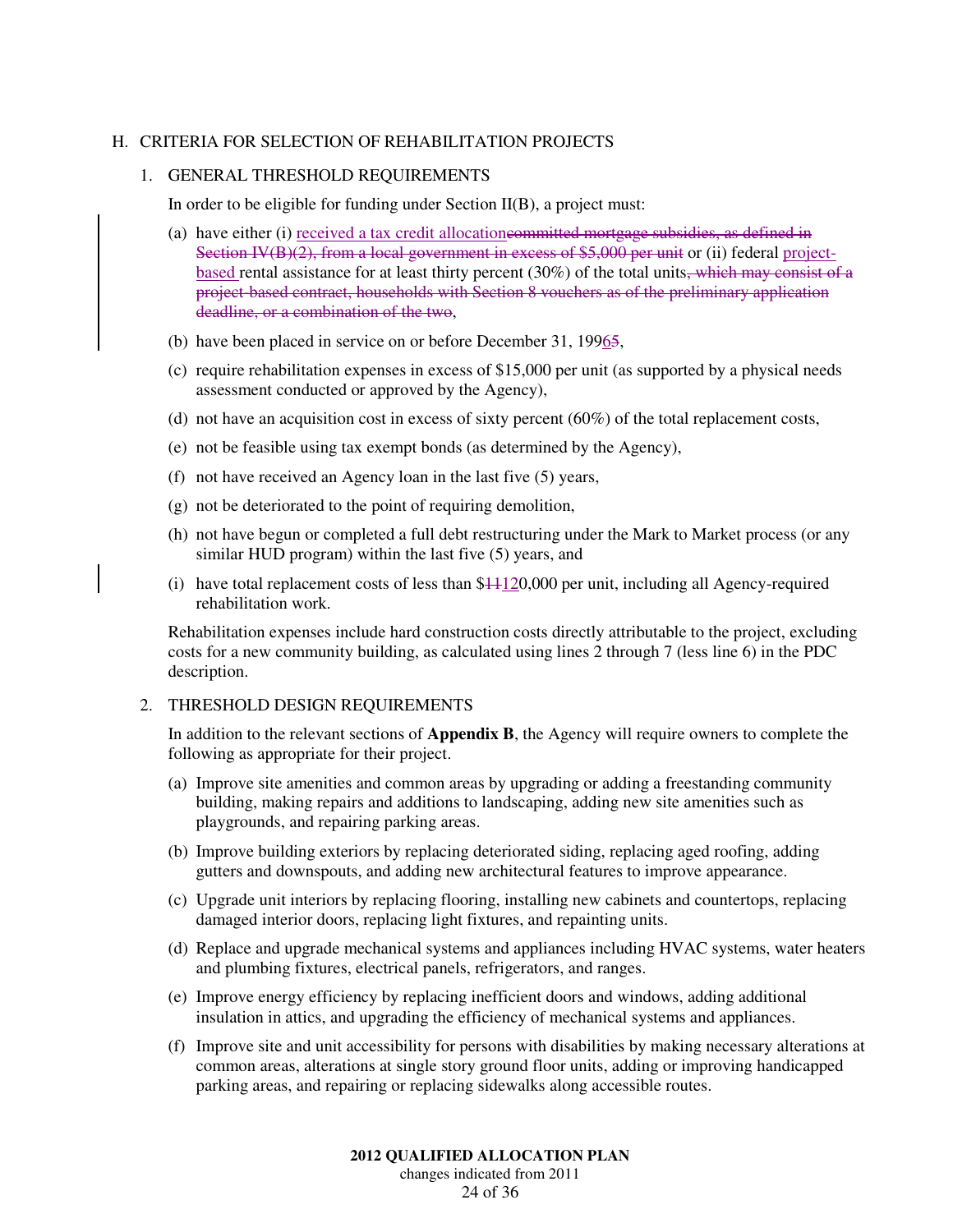### 3. EVALUATION CRITERIA

The Agency will evaluate applications under Section II(B) based on the following criteria, which are listed in order of importance. Each one will serve both to determine awards and as a threshold requirement; the Agency may remove an application from consideration if the proposal is sufficiently inadequate in any of the categories. For purposes of making awards, the Agency will not consider subsections (d) through  $(g)$  below if the outcome is determined by the criteria in subsections (a) through (c).

- (a) The Agency will give the highest priority to applications proposing to rehabilitate the state's most distressed federally subsidized existing housing, particularly buildings with accessibility or life, health and safety problems.
- (b) Applications will have a reduced likelihood of being awarded tax credits to the extent that the purpose is to subsidize an ownership transfer.
- (c) Shortcomings in the above criteria will be mitigated to the extent that a tax credit allocation is necessary to prevent (i) conversion of units to market rate rents or (ii) loss of government resources (including past, present and future investments).
- (d) The Agency will give priority to applications that have mortgage subsidy resources committed as part of the application.
- (e) Applications will have priority to the extent that the rehabilitation improvements are a part of a community revitalization plan or will benefit the surrounding community. However, projects in severely distressed areas will have a reduced likelihood of being awarded tax credits.
- (f) Applications will have a reduced likelihood of being awarded tax credits based on the number of tenants that would be permanently relocated (including market-rate).
- (g) While the rehabilitation set-aside is not subject to any regional set-aside, the Agency will consider the geographic distribution of this resource and will attempt to avoid a concentration of awards in any one area of the state.

# **V. ALLOCATION OF BOND CAP**

#### A. ORDER OF PRIORITY

The Committee will allocate the multifamily portion of the state's tax-exempt bond authority in the following order of priority:

- 1. Projects that serve as a component of an overall HOPE VI revitalization effort.
- 2. Rehabilitation of existing rent restricted housing.
- 3. Rehabilitation of projects consisting of entirely market-rate units.
- 4. Adaptive reuse projects.
- 5. Other new construction projects.

Applications will only be allocated bond authority if there is enough remaining after awarding all eligible applications in higher priority levels. Within each category, applications seeking the least amount of authority per low-income unit will have priority.

#### B. ELIGIBILITY FOR AWARD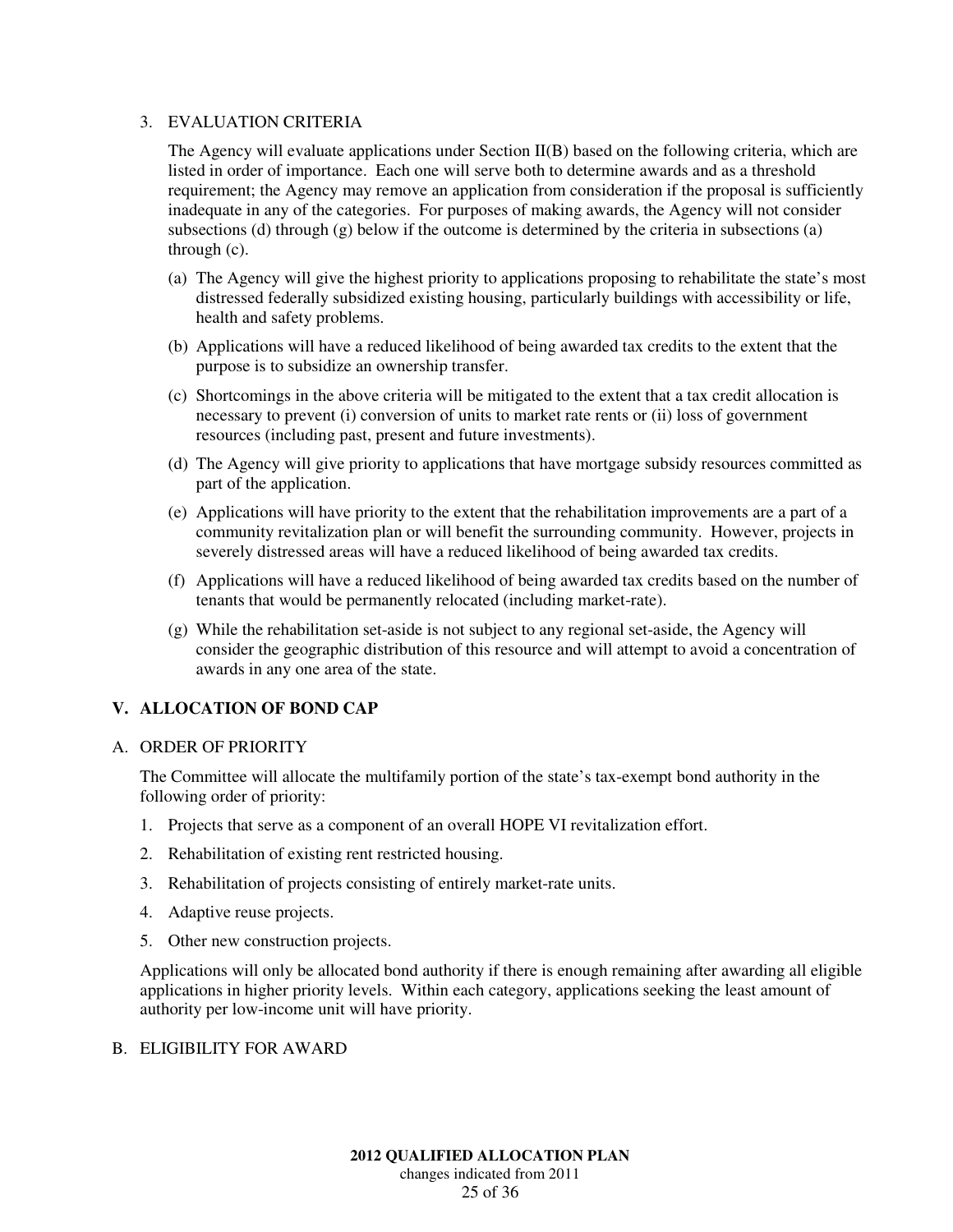Except as otherwise indicated, owners of projects with tax exempt bonds and 4% credits must meet all requirements of the Plan. Even with an allocation of bond authority, projects must meet the threshold requirements to be eligible for tax credits.

- 1. New construction applications must earn 100 points.
- 2. All projects must meet one of the following requirements:
	- (a) at least ten percent (10%) of total units will be affordable to and occupied by households with incomes at or below fifty percent (50%) of county median income, or
	- (b) at least five percent (5%) of total units will be affordable to and occupied by households with incomes at or below forty percent (40%) of county median income.
- 32. Rehabilitation applications must:
	- (a) have been placed in service on or before December 31, 19965,
	- (b) require rehabilitation expenses in excess of \$10,000 per unit,
	- (c) not have an acquisition cost in excess of sixty percent  $(60%)$  of the total replacement costs,
	- (d) not have begun or completed after December 31, 2001 a full debt restructuring under the Mark to Market process (or any similar HUD program) within the last five (5) years, and
	- (e) not be deteriorated to the point of requiring demolition.
- 3. The inducement resolution must be submitted with the full application.

# **VI. GENERAL REQUIREMENTS**

### A. GENERAL THRESHOLD REQUIREMENTS FOR PROJECT PROPOSALS

#### 1. PROJECTS WITH HISTORIC TAX CREDITS

Buildings either must be on the National Register of Historic Places or approved for the State Housing Preservation Office's study list at the time of the full application. Evidence of meeting this requirement should be provided.

#### 2. NONPROFIT SET-ASIDE

For purposes of being considered as a nonprofit sponsored application under Section II(D)(1)(a), at least one nonprofit entity (or, where applicable, its qualified corporation) involved in a project must:

- (a) be qualified under Section  $501(c)(3)$  or (4) of the Code,
- (b) materially participate, as defined under federal law, in the acquisition, development, ownership, and ongoing operation of the property for the entire compliance period,
- (c) have as one of its exempt purposes the fostering of low-income housing,
- (d) be a managing member or general partner of the ownership entity.

The Agency reserves the right to make a determination that the nonprofit owner is not affiliated with or controlled by a for-profit entity or entities other than a qualified corporation. There can be no identity of interest between any nonprofit owner and for-profit entity, other than a qualified corporation.

# 3. ENVIRONMENTAL HAZARDS

All projects involving use of existing structures must submit a hazardous material report which provides the results of testing for asbestos containing materials, lead based paint, Polychlorinated Biphenyls (PCBs), underground storage tanks, petroleum bulk storage tanks, Chlorofluorocarbons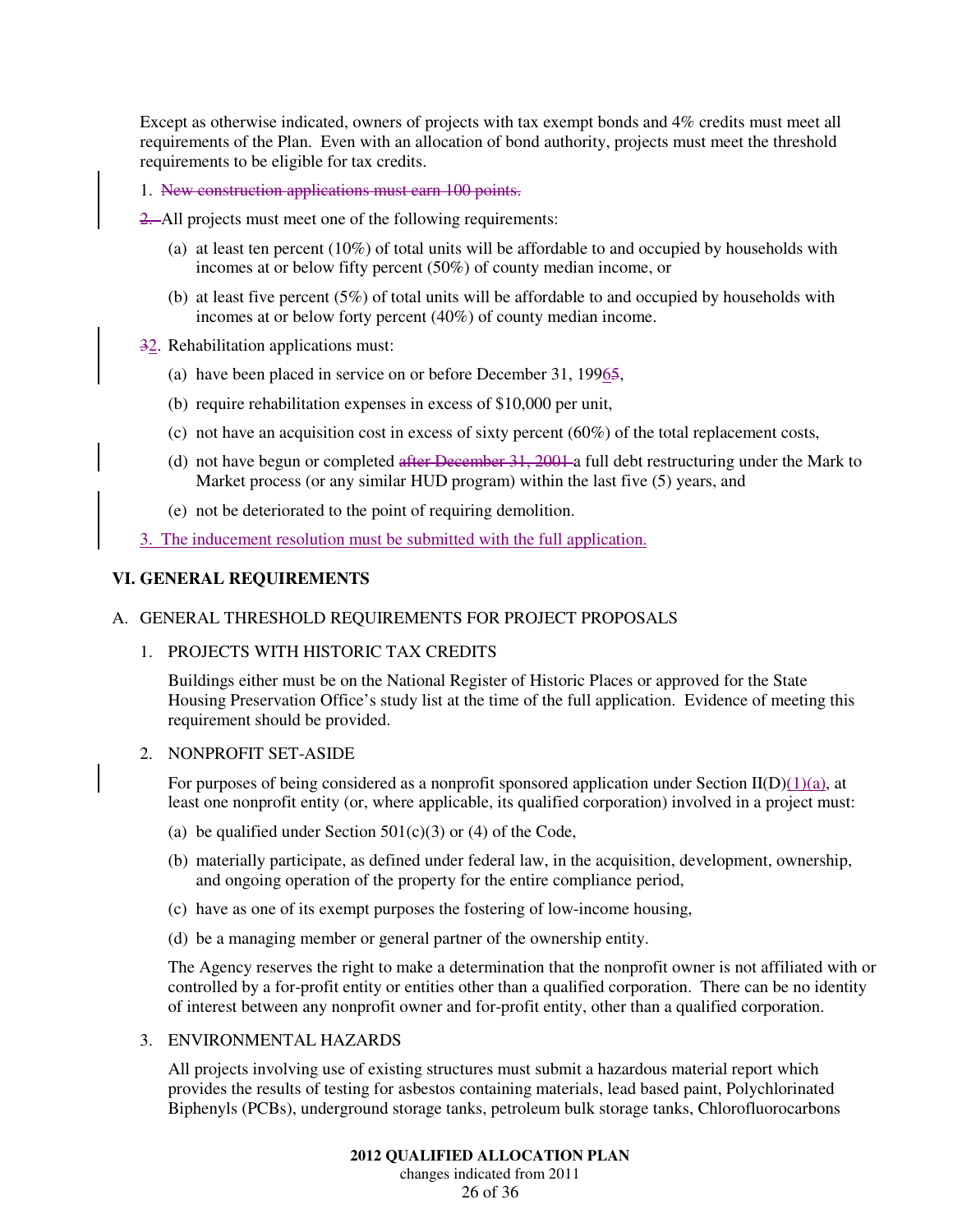(CFCs), and other hazardous materials. The testing must be performed by professionals licensed to do hazardous materials testing. A report written by an architect or building contractor or developer will not suffice. A plan and projected costs for removal of hazardous materials must also be included.

#### 4. APPRAISALS

The Agency will not allow the project budget to include more for land costs than the lesser of its appraised market value or the purchase price. Any project involving an existing structure or budgeting more than \$15,000 per acre toward land costs must submit with the full application a real estate "as is" appraisal that is a) dated no more than six (6) months from the full application deadline, b) prepared by an independent, state certified appraiser and c) complies with the Uniform Standards of Professional Appraisal Practice. The Agency may order an additional appraisal with costs to be paid by the applicant. Appraisals for rehabilitation and adaptive reuse projects must break out the land and building values from the total value.

#### 5. CONCENTRATION

Projects cannot be in areas of minority and low-income concentration (measured by comparing the percentage of minority and low-income households in the site's census tract with the community overall). The Agency may make an exception for projects in economically distressed areas which have community revitalization plans with public funds committed to support the effort.

#### 6. DISPLACEMENT

For rehabilitation projects and in every other instance of tenant displacement, including temporary, the applicant must supply with the full application a plan describing how displaced persons will be relocated, including a description of the costs of relocation. The owner is responsible for all relocation expenses, which must be included in the project's development budget. Owners must also comply with the Uniform Relocation Assistance and Real Property Acquisition Policies Act of 1970, as revised in 49 C.F.R. Part 24.

# 7. RENT INCREASES[*moved to Section VII*]

Owners of projects with 9% tax credits must seek approval from the Agency prior to increasing rents for qualified low-income units during the time between award and issuance of the federal form 8609.

# 78. FEASIBILITY

The Agency will not allocate tax credits or RPP funding to applications that may have difficulty being completed or operated for the compliance period. Examples include projects that may not secure an equity investment or a Principal that has inadequate capacity to successfully carry out the development process.

# 9. EXTENDED USE PERIOD[*moved to Section VII*]

Owners must agree to record a thirty (30) year Declaration of Land Use Restrictive Covenants for Low-Income Housing Tax Credits (Extended Use Agreement) stating that the owner (a) will not apply for relief under Section  $42(h)(6)(E)(i)(II)$  of the Code, (b) will not refuse to lease any residential unit in the Project to a holder of a voucher or certificate of eligibility under Section 8 of the United States Housing Act of 1937 because of the status of the prospective tenant as such a holder, and (c) will comply with other requirements under the Code, Plan, other relevant statutes and regulations and all representations made in the project application. The Extended Use Agreement may also contain other provisions as determined by the Agency.

# B. UNDERWRITING THRESHOLD REQUIREMENTS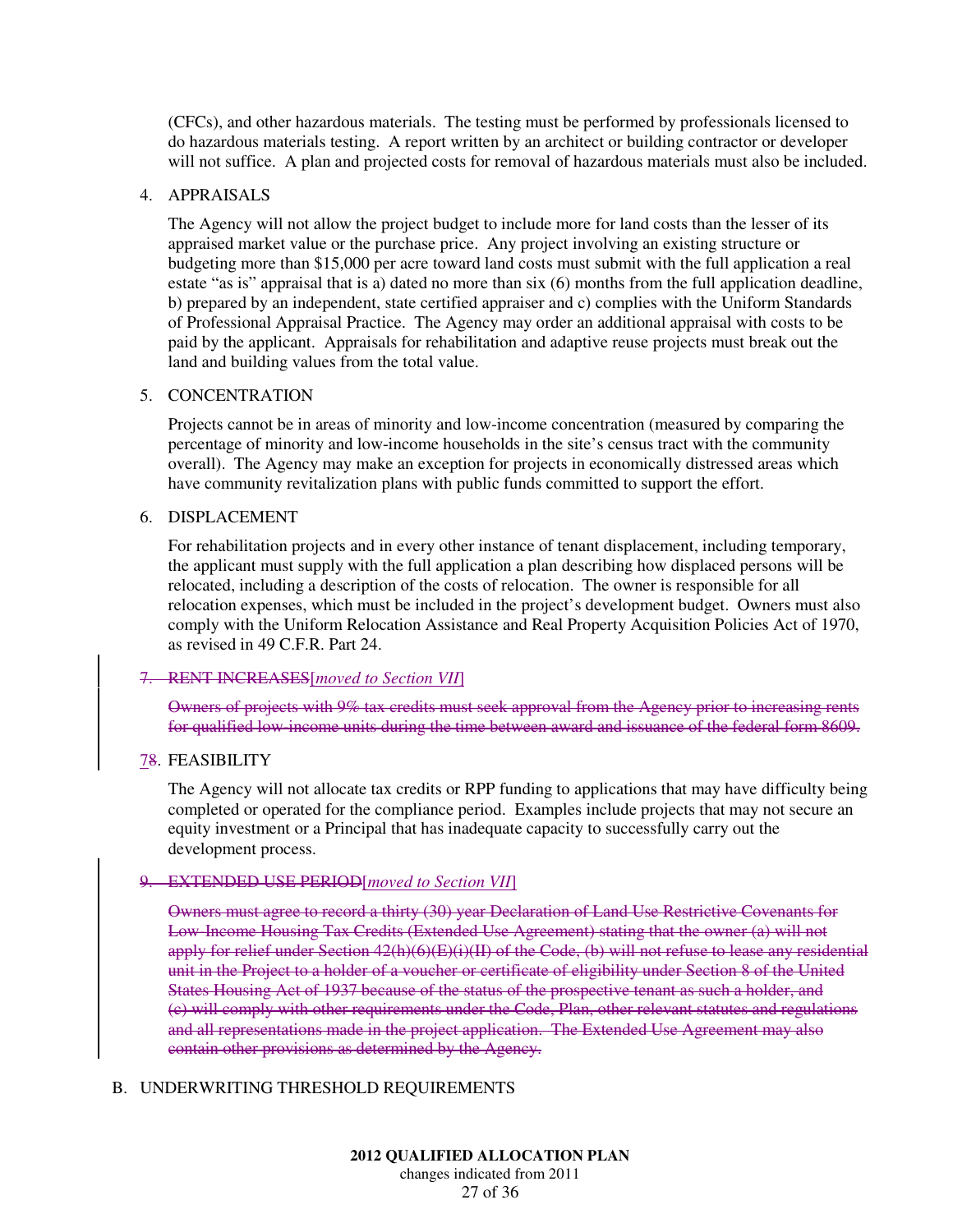The following minimum financial underwriting requirements apply to all projects. Projects that cannot meet these minimum requirements, as determined by the Agency, will not receive tax credits or RPP funding.

#### 1. LOAN UNDERWRITING STANDARDS

- (a) Projects applying for tax credits only will be underwritten with rents escalating at two percent (2%) and operating expenses escalating at three percent (3%).
- (b) All projects will be underwritten assuming a constant seven percent (7%) vacancy and must reflect a 1.15 Debt Coverage Ratio (DCR) for twenty (20) years.
- (c) Applications requesting RPP funds may be required to comply with HOME program requirements, including 42 U.S.C. 12701 et seq., 24 C.F.R. Part 92 and all relevant administrative guidance. Projects awarded RPP funds must also comply with the RPP Guidelines in Appendix G.
- (d) The Agency may determine that the interest rate on a loan must be reduced where an application shows an excessive amount accruing towards a balloon payment.

### 2. OPERATING EXPENSES

- (a) New construction (excluding adaptive reuse): minimum of \$3,200 per unit per year not including taxes, reserves and resident support services.
- (b) Renovation (includes rehabilitation and adaptive reuse): minimum of \$3,400 per unit per year not including taxes, reserves and resident support services. For projects with RD loans, the operating expenses will be based upon the current RD approved operating budget.
- (c) The proposed management agent (or management staff if there is an identity of interest) must sign a statement (to be submitted with the full application) agreeing that the operating expense projections are reasonable.

#### 3. EQUITY PRICING

The Agency will conduct a survey of tax credit equity investors to determine appropriate pricing assumptions. Projects will be underwritten using the greater of this amount and the applicant's projection. The Agency may also set a maximum price. Equity should be calculated net of any syndication fees. Bridge loan interest typically incurred by the syndicator to enable an up front payment of equity should not be charged to the project directly, but be reflected in the net payment of equity. Equity should be based on tax credits to be used by the investor(s), excluding those allocated to the Principals unless these entities are making an equity contribution in exchange for the tax credits.

#### 4. RESERVES

(a) Rent-up Reserve: Required for all except bond financed projects. A reasonable amount must be established based on the projected rent-up time considering the market and target population, but in no event shall be less than \$300 per unit. These funds must be available to the management agent to pay rent-up expenses incurred in excess of rent-up expenses budgeted for in the PDC description. The funds are to be deposited in a separate bank account and evidence of such transaction provided to the Agency ninety (90) days prior to the expected placed in service date. All funds remaining in the rent-up reserve at the time the project reaches ninety-three (93%) occupancy must be transferred to the project replacement reserve account.

For those projects receiving loan funds from RD, the 2% initial operating and maintenance capital established by RD will be considered the required rent-up reserve deposit.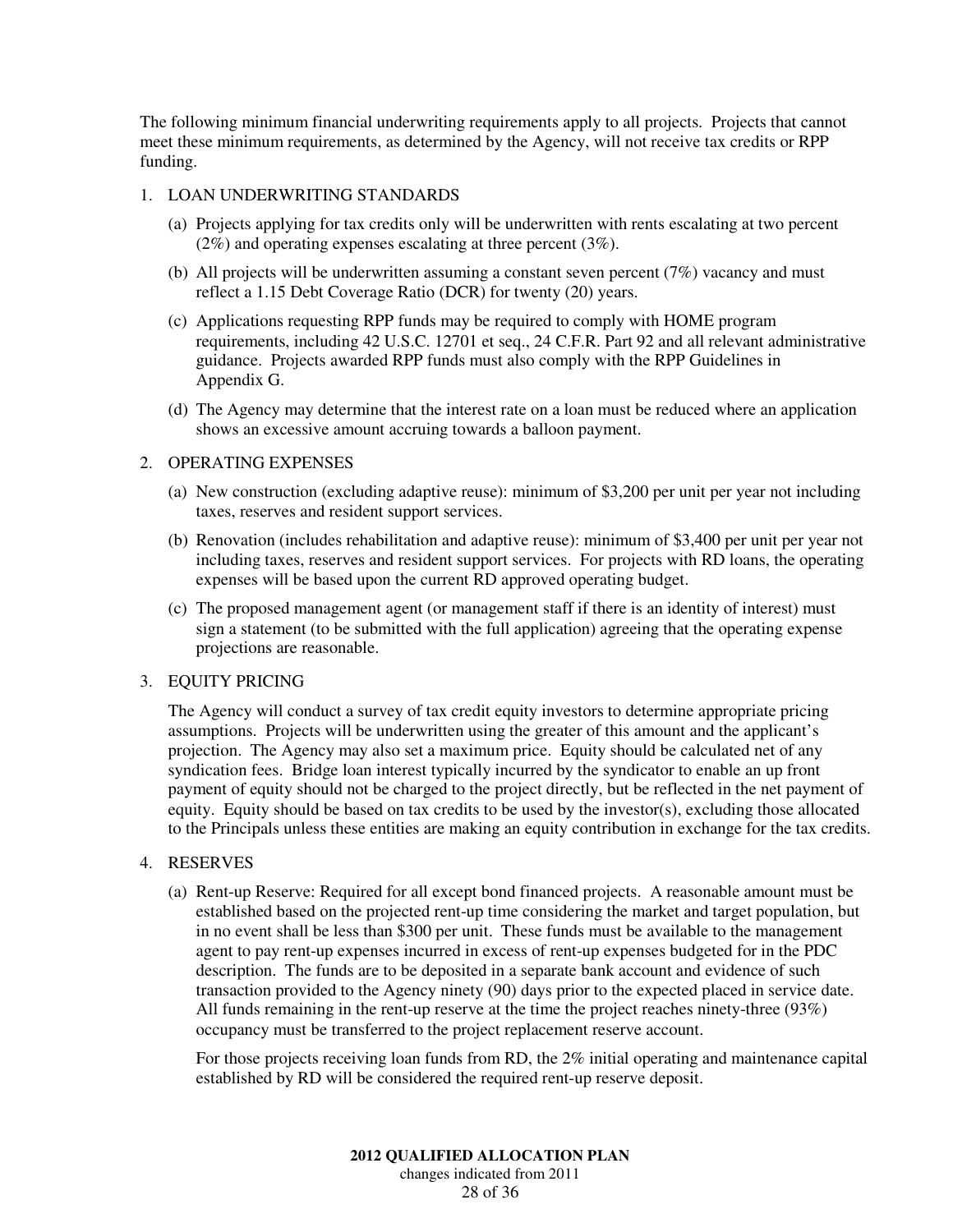(b) Operating Reserve: Required for all projects except those receiving loan funds from RD. The operating reserve will be the greater of a) \$1,500 per unit or b) six month's debt service and operating expenses (four months for tax-exempt bond projects), and must be maintained for the duration of the low-income use period.

The operating reserve can be funded by deferring the developer fees of the project. If this method is utilized, the deferred amounts owed to the developer can only be repaid from cash flow if all required replacement reserve deposits have been made. For tax credit projects where no RPP loan applies, the operating reserve can be capitalized by an equity pay in up to one year after certificate of occupancy is received. This will be monitored by the Agency.

(c) Replacement Reserve: All new construction projects must budget replacement reserves of \$250 per unit per year. Rehabilitation and adaptive reuse projects must budget replacement reserves of \$350 per unit per year. The replacement reserve must be capitalized from the project's operations, escalating by four percent (4%) annually.

In both types of renovation projects mentioned above, the Agency reserves the right to increase the required amount of annual replacement reserves if the Agency determines such an increase is warranted after a detailed review of the project's physical needs assessment.

For those projects receiving RD loan funds, the required funding of the replacement reserve will be established, administered and approved by RD.

#### 5. DEFERRED DEVELOPER FEES

Developer fees can be deferred to cover a gap in funding sources as long as:

- (a) the entire amount will be paid within fifteen (15) years and meets the standards required by the IRS to stay in basis,
- (b) the deferred portion does not exceed fifty percent (50%) of the total amount as of the full application, and
- (c) payment projections do not negatively impact the operation of the project.

Each of these will be determined by the Agency. Nonprofit organizations must include a resolution from the Board of Directors allowing such a deferred payment obligation to the project. The developer may not charge interest on the deferred amount in excess of the long term AFR.

#### 6. FINANCING COMMITMENT

- (a) For all projects proposing private permanent financing, a letter of intent is required. This letter must clearly state the term of the permanent loan is at least eighteen (18) years, how the interest rate will be indexed and the current rate at the time of the letter, the amortization period, any prepayment penalties, anticipated security interest in the property and lien position. The interest rate must be fixed and no balloon payments may be due for eighteen (18) years.
- (b) For all projects proposing public permanent financing, binding commitments are required to be submitted by the full application due date. The Agency may grant a thirty (30) day extension of this deadline for local governments if requested by the applicant in advance of the full application due date. The Agency will assess a \$250 fee for requests submitted within ten (10) calendar days of the full application deadline. Local governments also must identify the source of funding (e.g. HOME, trust fund). All loans must have a fixed interest rate and no balloon payments for at least eighteen (18) years after project completion. A binding commitment is defined as a letter, resolution or binding contract from a unit of government. The same terms described for the letter of intent (using the format approved by the Agency) from a private lender must be included in the commitment.

**2012 QUALIFIED ALLOCATION PLAN**  changes indicated from 2011 29 of 36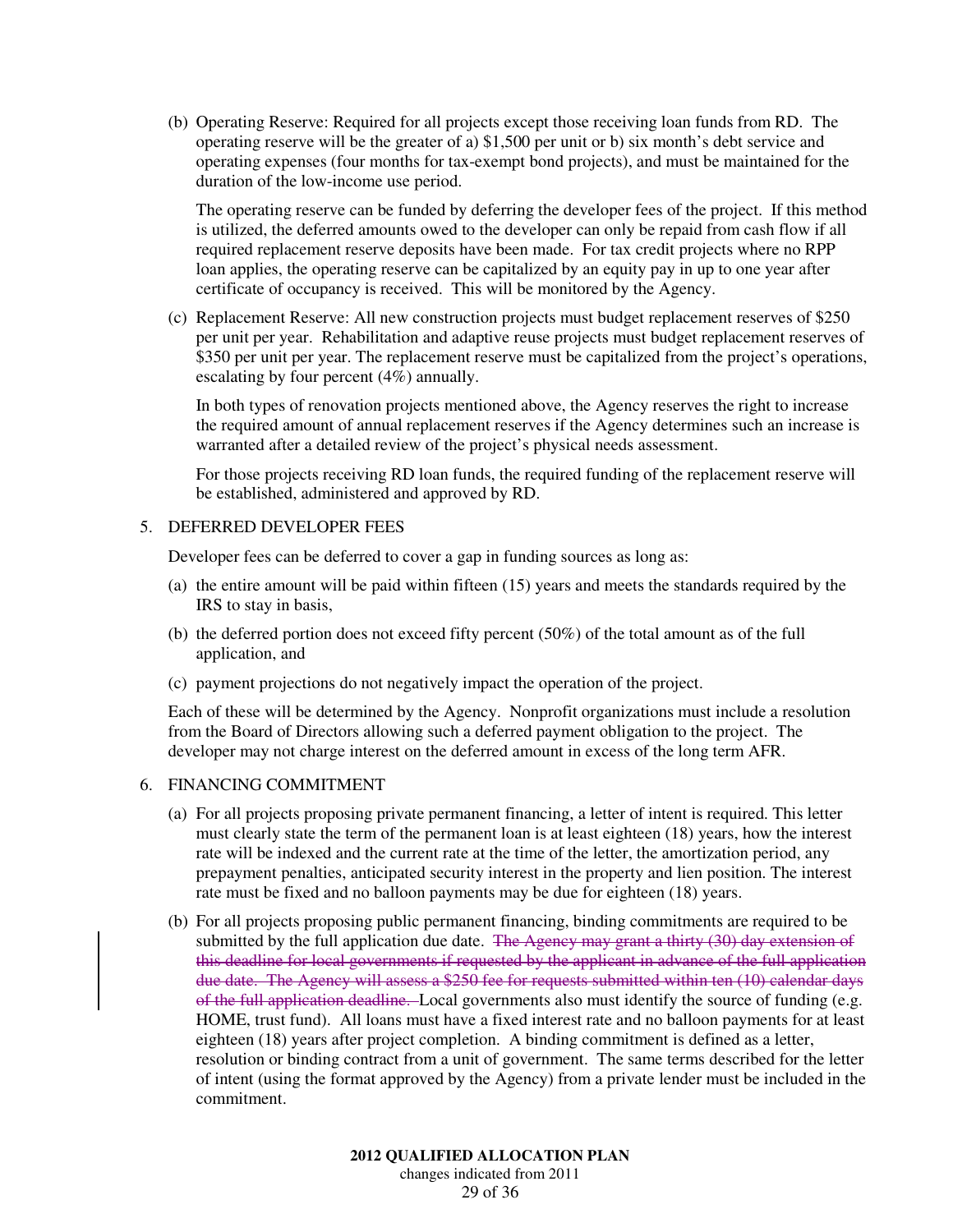- (c) The Agency may request a letter from a construction lender documenting the loan amount, interest rate, and any origination fees.
- (d) Applications may only include one set of proposed funding sources; the Agency will not consider multiple financial scenarios. A project will be ineligible for allocation if any of the listed funding sources will not be available in an amount or under the terms described in the application. The Agency may waive this limitation if the project otherwise demonstrates financial feasibility. Project cash flow may not be used as a source of funds.

# 7. DEVELOPER FEES AND ADDITIONAL CONTINGENCY

- (a) Developer fees shall be  $$12,000+1,500$  per unit for new construction projects and twenty-eight seven and one half-percent (28%–7.5%) of PDC line item 4 for rehabilitation projects.
- (b) Notwithstanding the amount calculated in subsection  $(7)(a)$ , the developer fee for any project shall be a maximum of \$1,000,000 (the maximum for projects with tax-exempt bonds is \$1,500,000).
- (c) Builder's general requirements shall be limited to six percent (6%) of hard costs.
- (d) Builder's profit and overhead shall be limited to ten percent (10%) (8% profit, 2% overhead) of total hard costs, including general requirements.
- (e) Where an identity of interest exists between the owner and builder, the builder's profit and overhead shall be limited to eight percent (8%) (6% profit, 2% overhead).
- (f) The application may include up to the greater of \$500 per unit or \$30,000 in additional contingency to cover overruns in any project development cost. To the extent this amount is not used for cost overruns it may be taken as additional developer fee.

#### 8. CONSULTING FEES

The total amount of any consulting fees and developer fees shall be no more than the maximum developer fee allowed to that project.

#### 9. ARCHITECTS' FEES

The architects' fees, including design and inspection fees, shall be limited to three percent (3%) of the total hard costs plus general requirements, overhead, profit and construction contingency (total of lines 2 through 10 on the PDC description). This amount does not include engineering costs.

#### 10. INVESTOR SERVICES FEES

Investor services fees must be paid from net cash flow and not be calculated into the minimum debt coverage ratio.

#### 11. PROJECT CONTINGENCY FUNDING

All new construction projects shall have a hard cost contingency line item of NO MORE THAN five percent (5%) of total hard costs, including general requirements, builder profit and overhead. Rehabilitation and adaptive reuse projects shall include a hard cost contingency line item of NO MORE THAN ten percent (10%) of total hard costs.

#### 12. PROJECT OWNERSHIP

There must be common ownership between all units and buildings within a single project for the duration of the compliance period.

# 13. SECTION 8 PROJECT-BASED RENTAL ASSISTANCE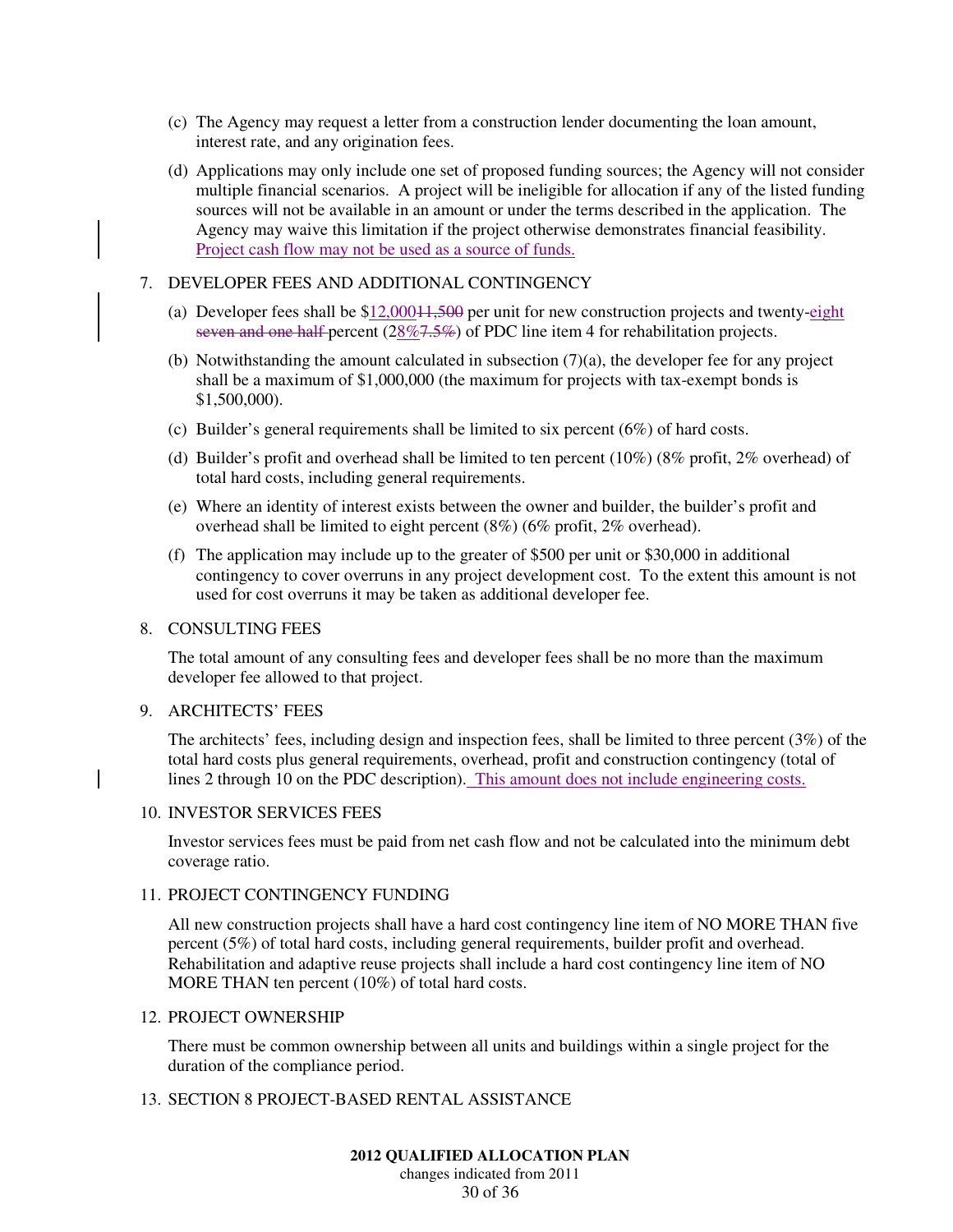For all projects that propose to utilize Section 8 project-based rental assistance, the Agency will underwrite the rents according to the tax credit and HOME limits. These limits are based on data published annually by HUD. If the Section 8 contract administrator is willing to allow rents above these limits, the project may receive the additional revenue in practice, but Agency underwriting will use the lower revenue projections regardless of the length of the Section 8 contract.

Given the uncertainty of long-term federal commitment to Section 8 rental assistance, the Agency considers underwriting to the more conservative revenue levels to best serve the project's long-term financial viability.

14. WATER, SEWER, AND TAP FEES

Any water, sewer, and tap fees charged to the project must be entered on a separate line item of the PDC description. Any application that does not include these costs must provide a letter from the local provider that no fees will be charged.

# **VII. POST-AWARD PROCESSES AND REQUIREMENTS**

# A. ALLOCATION TERMS AND REVOCATIONGENERAL REQUIREMENTS

1. At any time between award and issuance of the Form 8609, owners must have written approval from the Agency prior to:

(a) changing the anticipated or final sources (amount or provider), including equity;

- (b) increasing the anticipated or final uses by more than two percent  $(2\%)$ ;
- (c) altering the designs approved by
	- the Agency at full application, or
	- local building code office,

including amenities, site layout, floor plans and elevations ("Approved Design");

- (d) starting construction, including sitework; or
- (e) increasing rents for low-income units (does not apply to tax exempt bonds).

If an increase in uses or design alteration is due to a local government requirement, owners do not need prior approval but rather must provide the Agency with prompt written notice. Failure to comply with a requirement of this subsection may result in a fine of up to \$25,000, revocation of the reservation or allocation, future disqualification under Section IV(D)(3) of any Principal involved, or other recourse available to the Agency.

- 2. Ownership entities must submit a completed carryover agreement and expend at least ten percent (10%) of the project's reasonably expected basis, both by dates to be determined by the Agency.
- 3. A federal form 8609 will not be issued until:
	- (a) submission of a Final Cost Certification that complies with the Agency's requirements, including a listing of names and addresses for all contractors and subcontractors;
	- (b) the owner and management company document attendance at an Agency sponsored or approved tax credit compliance seminar sponsored within the previous 12 months;
	- (c) monitoring fees have been paid;
	- (d) the project has been built according to the Approved Design; and
	- (e) the Agency determines the project has adhered to all representations made in the approved application and will meet all relevant Plan requirements.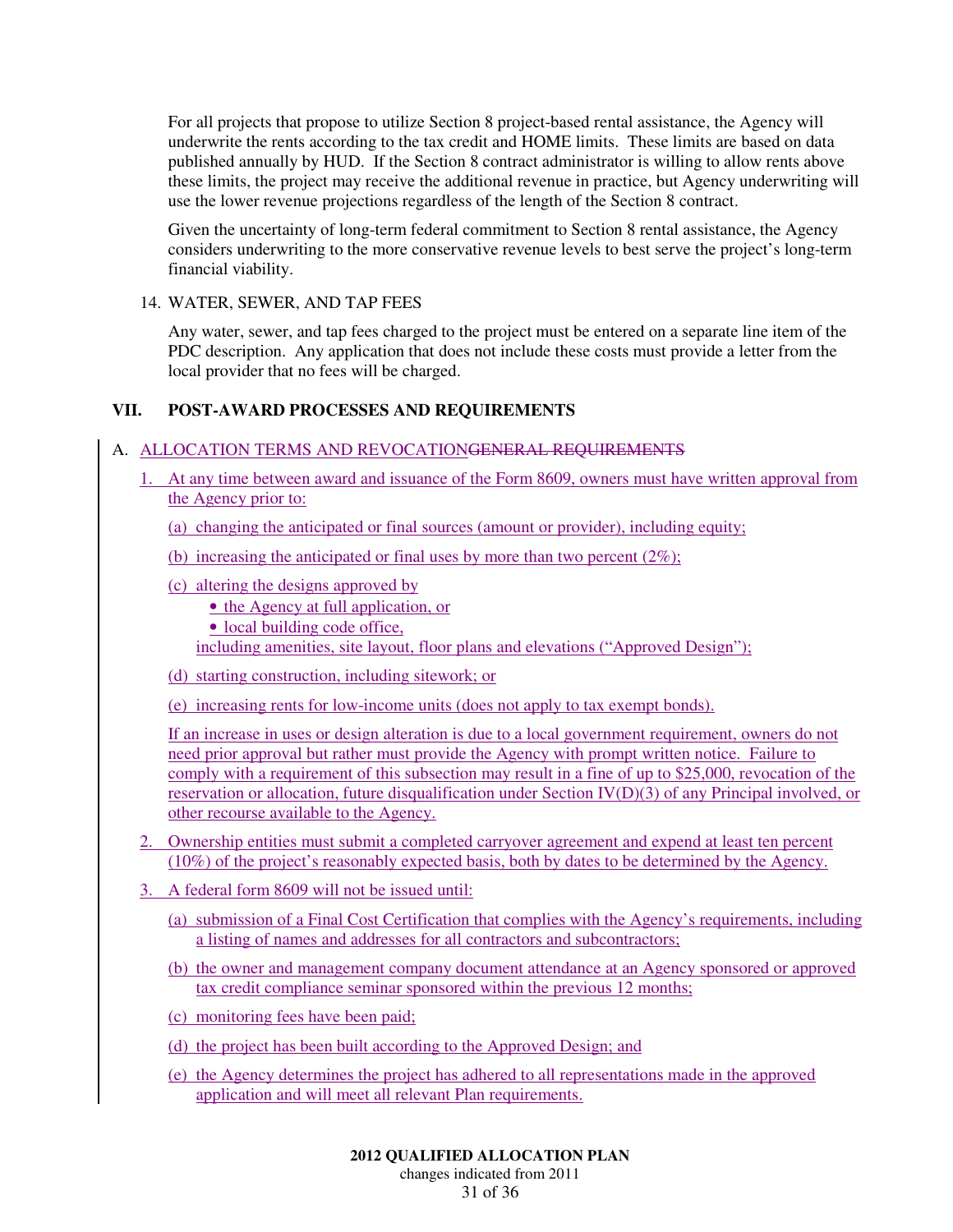- 4. The actual tax credits allocated will be the lesser of the tax credits reserved, the applicable rate multiplied by qualified basis (as approved by the Agency), or the amount determined by the Agency pursuant to its evaluation as required under Section 42(m)(2) of the Code. Projects will be required to elect a project-based allocation. An allocation does not constitute a representation or warranty by the Agency or Committee that the ownership entity or its owners will qualify for the tax credits. The Agency's interpretation of the Code, regulations, notices, or other guidance is not binding on the federal government.
- 5. Owners must record a thirty (30) year Declaration of Land Use Restrictive Covenants for Low-Income Housing Tax Credits (Extended Use Agreement) stating that the owner will not apply for relief under Section 42(h)(6)(E)(i)(II) of the Code and will comply with other requirements under the Code, Plan, other relevant statutes and regulations and all representations made in the approved application. The Extended Use Agreement also may contain other provisions as determined by the Agency. The owner must have good and marketable title and obtain the consent of any prior recorded lienholder (other than for construction financing) to be bound by the Extended Use Agreement terms.
- 6. The Agency may revoke an allocation if the owner fails to implement all representations in the approved application. In addition to the terms of Section VII(A)(1), owners will acknowledge that the following constitute conditions to their allocation:
	- (a) accuracy of all representations made to the Agency, including exhibits and attachments,
	- (b) adherence to the Plan and all applicable federal, state and local laws and ordinances, including the Code and Fair Housing Act,
	- (c) provision and maintenance of amenities for the benefit of the tenants, and
	- (d) not incurring a penalty under N.C.G.S. § 105-236 for failure to file a return, failure to pay taxes, or having a large tax deficiency (as defined under N.C.G.S. § 105-236). The Agency may request documentation demonstrating all project related taxes have been paid.

An owner's or project's failure to comply with all such conditions without written authorization from the Agency will entitle the Agency, in its discretion, to deem the allocation to be cancelled by mutual consent. After any such cancellation, the owner will acknowledge that neither it nor the project will have any right to claim tax credits pursuant to the allocation. The Agency reserves the right, in its discretion, to modify or waive any such failed condition.

- 1. The 9% tax credit reservation amount will be the total anticipated qualified basis amount multiplied by nine percent (9%), or the applicable percentage effective in March for the 4% tax credit. The actual tax credits allocated will be the lesser of the tax credits reserved, the applicable rate multiplied by qualified basis (as approved by the Agency), or the amount determined by the Agency pursuant to its evaluation as required under Section 42(m)(2) of the Code.
- 2. Ownership entities must (a) expend ten percent  $(10\%)$  of the project's reasonably expected basis by a date to be determined by the Agency and (b) submit to the Agency a completed carryover agreement and cost certification by a date to be determined by the Agency. (This requirement also applies to projects with partial allocations.) Failure to meet these deadlines will preclude the project from participation in the state credit program. Pursuant to Section VI(B)(6), the Agency may determine that an awarded application listing state tax credits as a source of funding is ineligible for allocation due to failure to comply with the requirements of this subsection  $(A)(2)$ . Projects will be required to elect a project-based allocation.
- 3. Once approved, the ownership entity will proceed to acquire, construct or rehabilitate the project. Owners may not start construction, including sitework, before the Agency has approved the project's final plans and specifications. Upon completion for occupancy, the ownership entity must notify the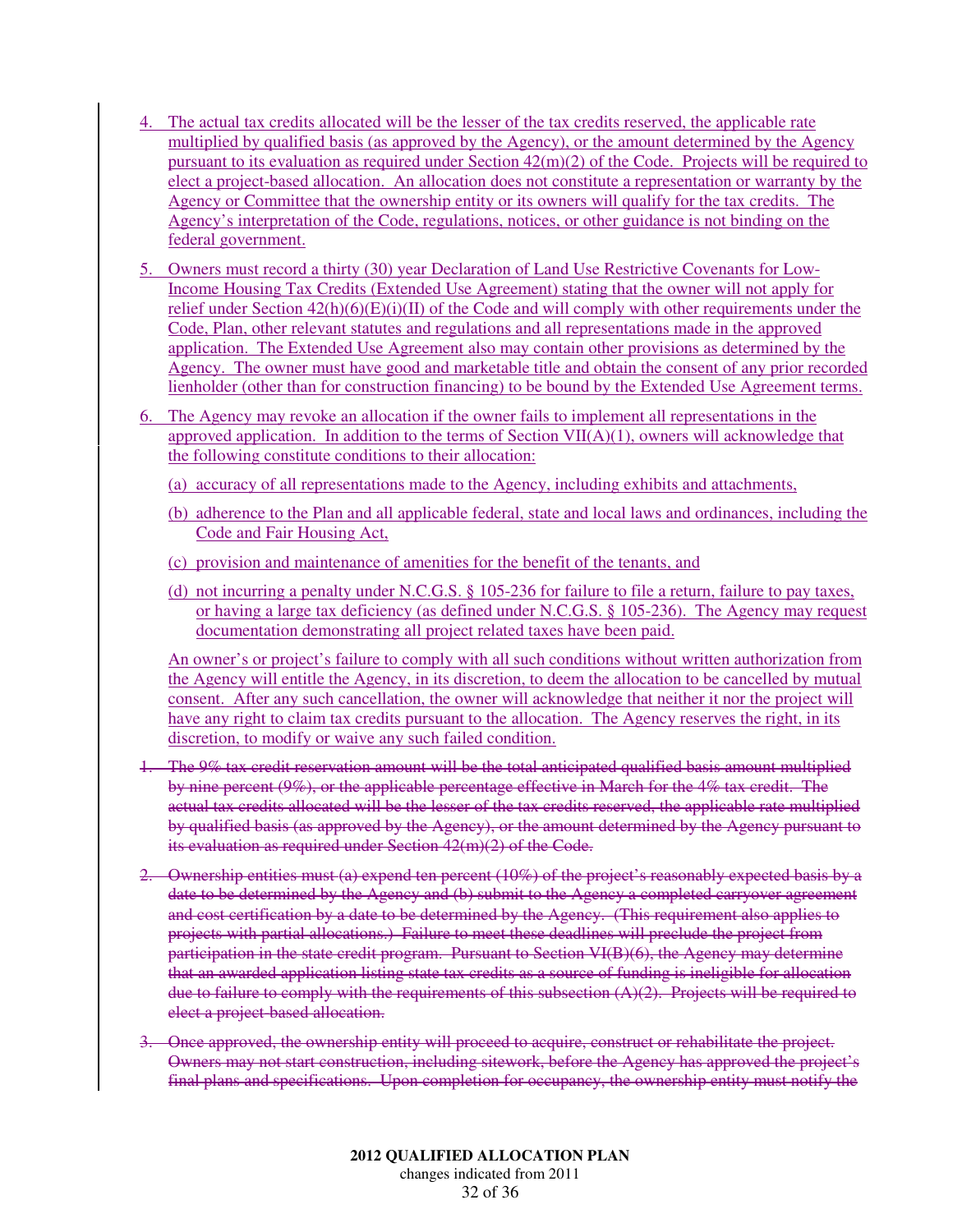Agency and furnish a completed Final Cost Certification that complies with the Agency's guidelines and requirements. Project cash flow is a prohibited source of funds for the project budget.

- 4. Projects must meet all applicable federal, state and local laws and ordinances, including the Code and Fair Housing Act; the Agency may treat any failure to do so as a violation of the Plan.
- 5. Allocated tax credits may also be returned to the Agency under the following conditions: (a) credits have been allocated to a project building that is not a qualified building within the time period required by the Code, for example, because it is not placed in service within the period required under the Code, (b) credits have been allocated to a building that does not comply with the terms of its allocation agreement, (c) credits have been allocated to a project that are not necessary for the financial feasibility of the project, or (d) by mutual written agreement between the allocation recipient and the Agency. Returned credits may include credits previously allocated to project that fails to meet the 10% test under Section 42(b)(1)(E)(ii) of the Code.
- 6. The Agency may conduct construction inspections for adherence to approved final plans and specifications.
- 7. The owner of the project must sign and record the Extended Use Agreement in the county in which the project is located by the end of the first year after the tax credits are allocated. The owner must have good and marketable title at that time, and must obtain the consent of any lienholder on the project property recorded prior to the Extended Use Agreement (other than a lienholder relative to the financing of the construction of the project that by its terms will be cancelled within one year of the last building in the project being placed in service) to be bound by the terms of this Extended Use Agreement.
- 8. The Agency may revoke tax credits if the Agency determines that the owner has failed to implement all representations in the application to the Agency's satisfaction. Owners will acknowledge that the following constitute conditions to their allocation:
	- (a) accuracy of the facts and compliance with representations contained in the project's final accepted application, including all exhibits and attachments,
	- (b) completion of construction as depicted on the site layout, floor plan and elevations submitted with the project application,
	- (c) adherence to the Plan, and
	- (d) provision and maintenance of those certain unit and project amenities for the benefit of the tenants described in the project application.

An owner's or project's failure to comply with all such conditions without written authorization from the Agency will entitle the Agency, in its discretion, to deem the allocation to be cancelled by mutual consent. After any such cancellation, the owner will acknowledge that neither it nor the project will have any right to claim tax credits pursuant to this allocation. The Agency reserves the right, in its discretion, to modify or waive any such failed condition.

- 9. Federal form 8609 will not be issued until:
	- (a) the owner and management company produces evidence of attending a low-income housing tax credit compliance seminar sponsored either by the Agency or a sponsor acceptable to the Agency within the last 12 months;
	- (b) the Agency confirms that the monitoring fees have been paid and that the project has adhered to all representations made in the application (including design elements); and
	- (c) the project demonstrates that it will meet all relevant Plan requirements.

The Agency may require evidence of escrowed funds to complete landscaping.

changes indicated from 2011 33 of 36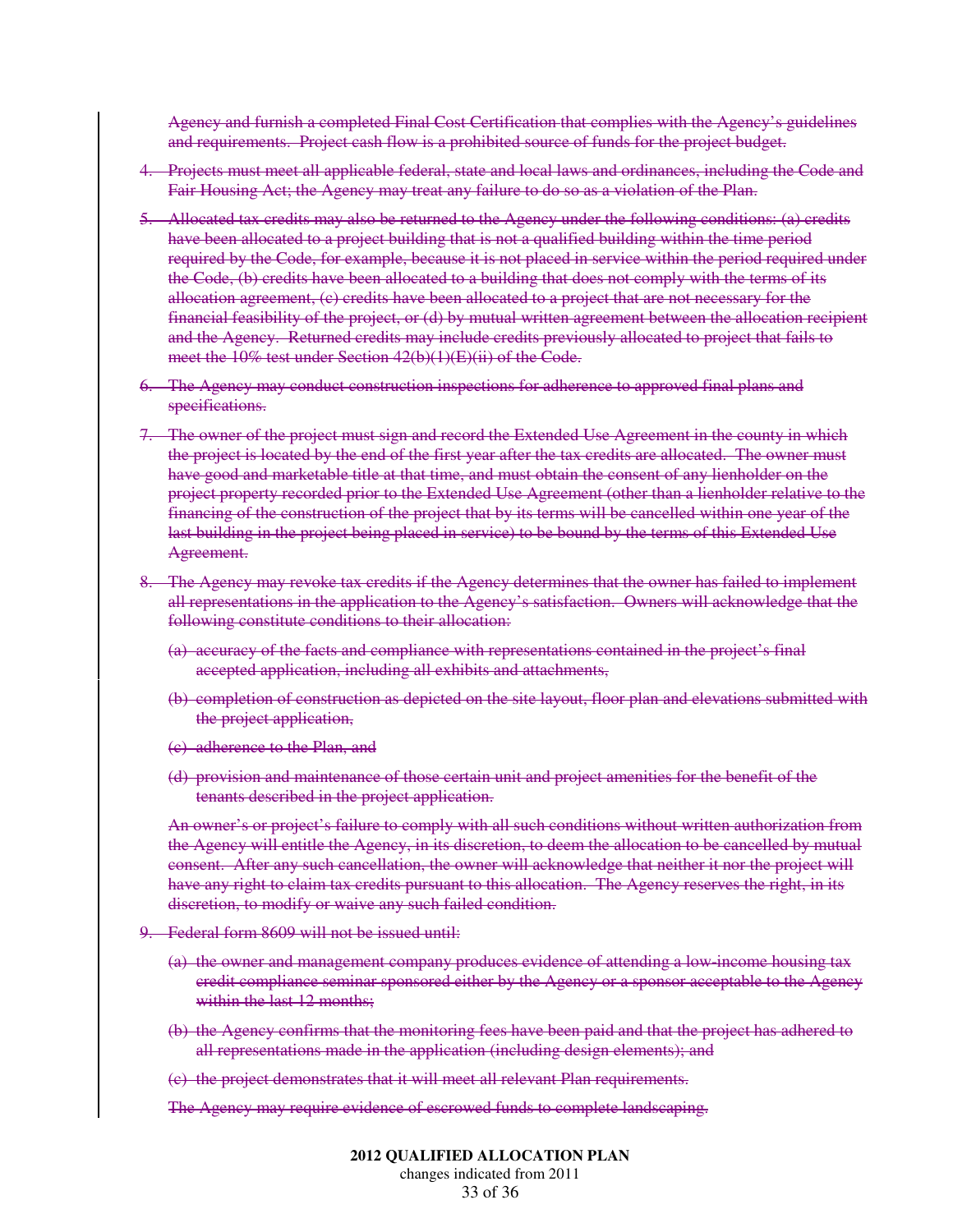- 10. In making application for tax credits, the applicant agrees that the Committee, the Agency, and their designees will have access to any information pertaining to the project. This includes having physical access to the project, all financial records and tenant information for any monitoring that may be deemed necessary to determine compliance with the Code. Applicants are advised that the Agency, on behalf of the Committee, is required to do compliance monitoring and to notify the IRS and the owner of any discovered noncompliance with tax credit laws and regulations, whether corrected or uncorrected. The Agency intends to conduct desk audits and monitoring visits of projects for the purpose of evaluating continuing compliance with tax credit regulations, selection criteria, ensuring that the project continues to provide decent, safe and sanitary housing. The Agency will periodically modify monitoring procedures to ensure compliance with the requirements set forth in the Code and from time to time amended.
- 11. An allocation of tax credits does not constitute a representation or warranty that the ownership entity or its owners will qualify for or be able to use the tax credits. The Agency's interpretation of the Code is not binding on the IRS, and the Agency neither represents nor warrants to any owner, equity investor, Principal or other program participant how the IRS will interpret or apply any provision of the Code. Each owner and its agents should consult its own legal and tax advisors.

NOTE: Applicants are advised that some portion or all of a project's application may be subject to disclosure to the public under the North Carolina Public Records Act.

#### B. STATE TAX CREDITS

As the administrative agent for state credit refunds issued under N.C.G.S. § 105-129.42, the Agency has a responsibility to ensure that ownership entities do not receive resources ahead of corresponding value being created in the project. Therefore the following restrictions will apply to the state tax credit refund program.

- 1. Loan Option: Loans made by the Agency pursuant to N.C.G.S. § 105-129.42(d) will not be closed until the outstanding balance on the first-tier construction financing exceeds the total-fifty percent  $(50\%)$  of the state credit amount; the entire loan must be used to pay down a portion of the then existing construction debt.
- 2. Direct Refund Option: The Agency and ownership entity will enter into an escrow agreement with regard to the refund dollars. The agreement will state, among other reasonable limitations, that issuance of the funds under N.C.G.S.  $\S 105-129.42(g)(1)$  will not occur until all of the following requirements have been met:
	- (a) at least fifty percent (50%) of the activities included in the project's eligible basis have been completed;
	- (b) the Agency and local government inspector have conducted their framing inspections and approved all buildings (including community facilities); and
	- (c) the outstanding balance on the first-tier construction financing exceeds the total state credit amount (the entire refund must be used to pay down a portion of the then existing construction debt).

Applicants must indicate which of the two options will apply to the project as part of the full application process; such decision may not be changed for the carryover allocation. Ownership entities will have to fully comply with the Plan, including Section  $VII(A)(2)$ , to be eligible for participation in the state tax credit program. The Agency may adopt other policies regarding the state tax credit after adoption of the Plan. Owners, partners, members, developers or other Principals (and their affiliated entities) that are involved in a violation of any state tax credit requirement or fail to place a project in service after taking a loan or refund may be assessed up to forty (-40) negative points or disqualified from participation in Agency programs.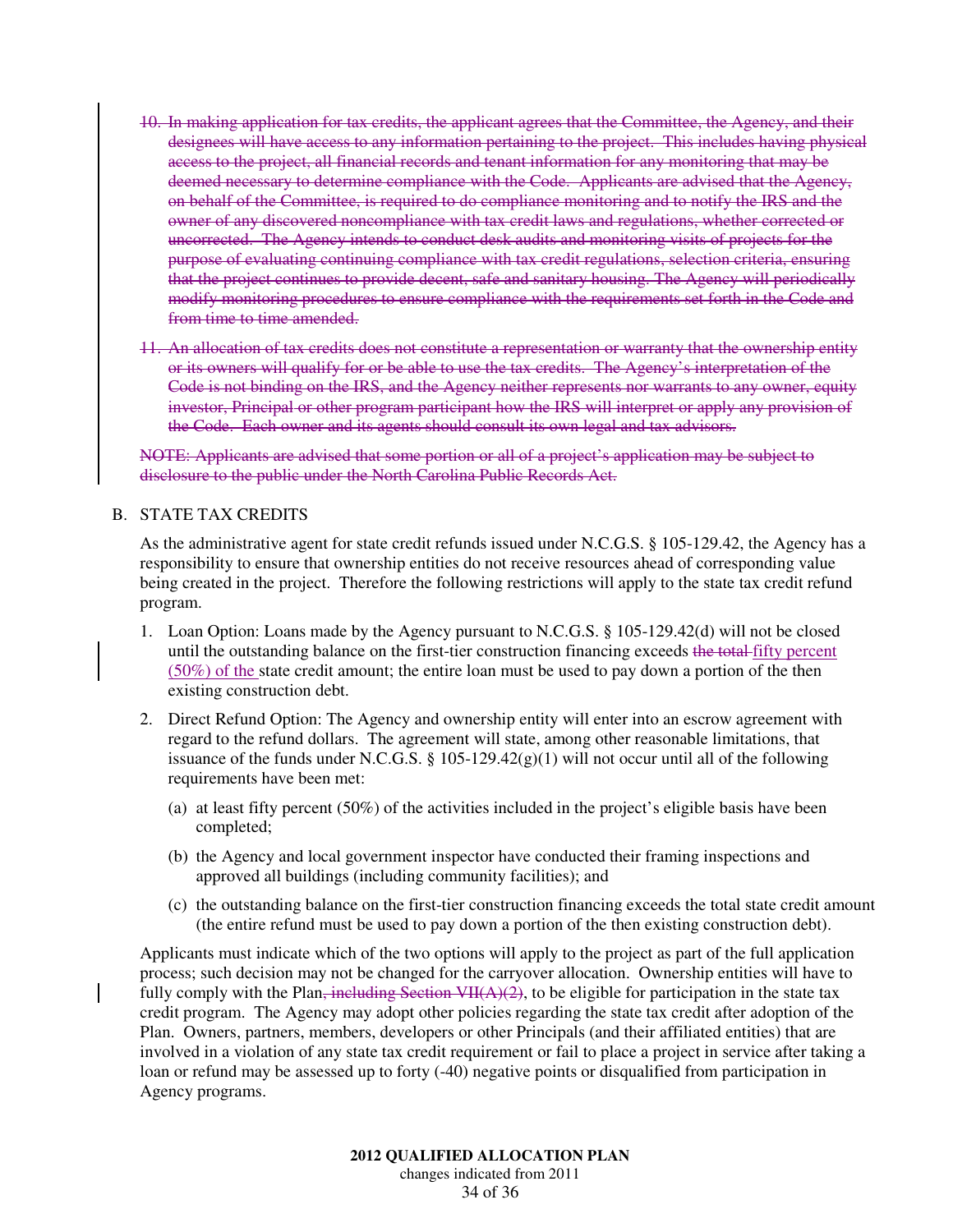#### C. COMPLIANCE MONITORING

- 1. Basic Requirements: Owners must comply with Section 42 of the Code, IRS regulations, rulings, procedures, decisions and notices, state statutes, the Fair Housing Act, state laws, local codes, the Plan, Agency loan documents, **Appendix F** (incorporated herein by reference), and any other legal requirements. The Agency may treat any failure to do so as a violation of the Plan.
- 2. Agency Requirements: The Agency will adopt and revise standards, policies, procedures, and other requirements in administering the tax credit program. Examples include training and on-line reporting. Owners must comply with all such requirements regardless of whether or not they expressly appear in the Plan or **Appendix F**. The Agency will have access to any project information, including physical access to the property, all financial records and tenant information.

# **VIII. DEFINITIONS**

The terms listed below will be defined in the Plan as indicated below regardless of capitalization, unless the context clearly indicates otherwise. Terms used in the Plan but not defined below will have the same meaning as under the Code and IRS regulations.

Affiliate: As to any person or entity (i) any entity of which a majority of the voting interest is owned by such person or entity, (ii) any person or entity directly or indirectly controlling (10% or more) such person or entity, (iii) any person or entity under direct or indirect common control with any such person or entity, or (iv) any officer, director, employee, manager, stockholder (10% or more), partner or member of any such person or entity or of any person or entity referred to in the preceding clauses (i), (ii) or (iii).

Applicant: The entity that is applying for the tax credits and/or any RPP loan funds, as applicable.

Choice-Limiting Activity: Includes leasing or disposition of real property and any activity that will result in a physical change to the property, including acquisition, demolition, movement, rehabilitation, conversion, repair, or construction.

Community Service Facility: Any building or portion of building that qualifies under Section 42(d)(4)(C)(iii) of the Code, Revenue Ruling 2003-77, and any Agency requirements for such facilities (which may be published as part of the Plan, an Appendix or separately).

Developer: Any individual or entity responsible for initiating and controlling the development process and ensuring that all, or any material portion of all, phases of the development process are accomplished. Furthermore, the developer is the individual or entity identified as such in the Ownership Entity Agreement and any and all Development Fee Agreements.

Displacement: The moving of a person or such person's personal property from their current residence.

Entity: Without limitation, any general partnership, limited partnership, limited liability company, corporation, joint venture, trust, business trust, cooperative, association, public agency or other entity, other than a human being.

Homeless Populations: People who are living in places not meant for habitation (such as streets, cars, parks), emergency shelters, or in transitional or temporary housing but originally came from places not meant for habitation or emergency shelters.

Management Agent: Individual(s) or Entity responsible for the day to day operations of the project, which may or may not be related to the Owner(s) or ownership entity.